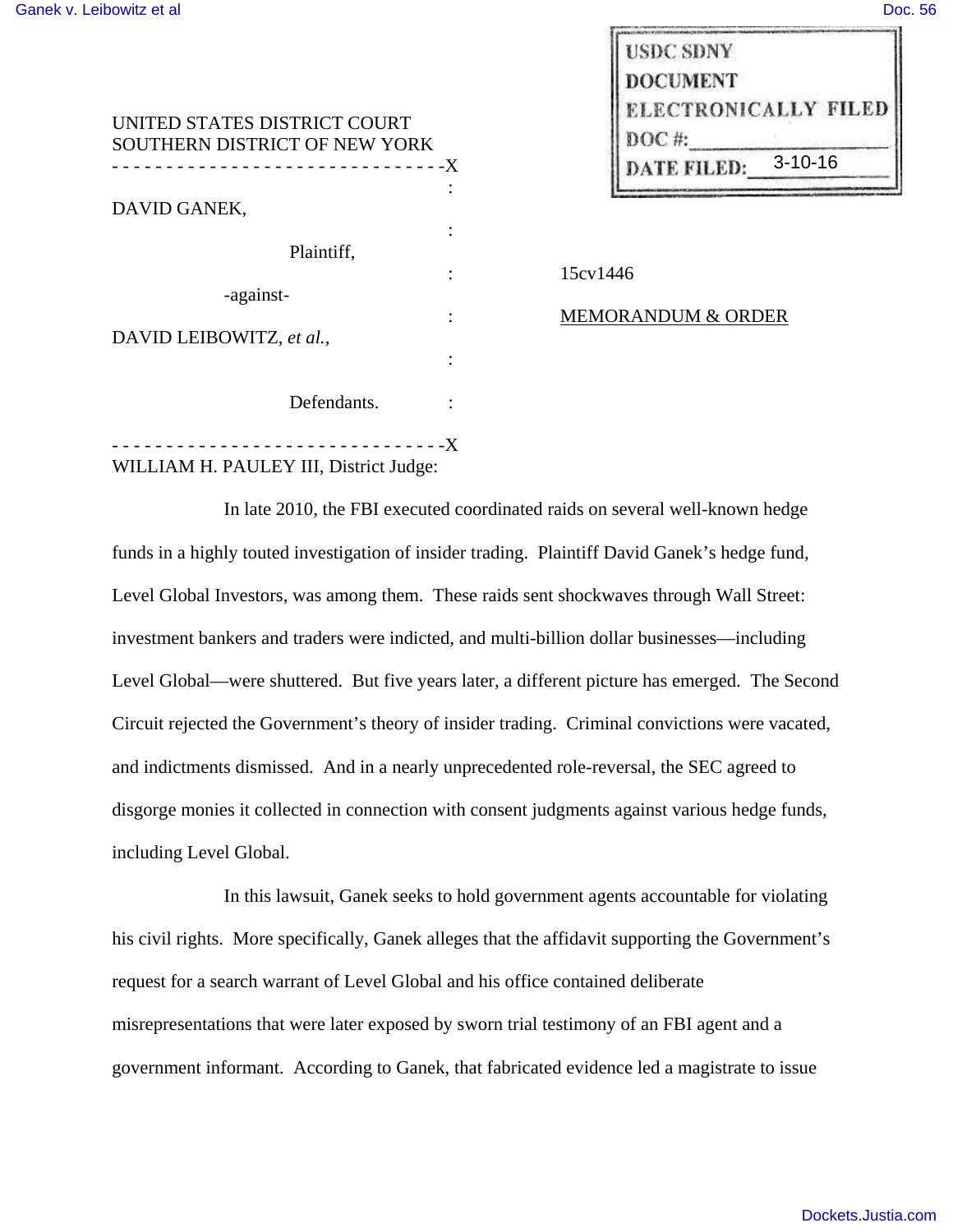the warrant. That, coupled with Defendants' heavy-handed tactics, precipitated the closure of Level Global. These are grave allegations.

Ganek asserts claims against FBI Agents Holly Trask, David Makol, James Hinkle, and Matt Komar, along with Assistant United States Attorneys Reed Brodsky and David Leibowitz, for violation of his Fourth and Fifth Amendment rights. Ganek also asserts claims against Preet Bharara, Boyd Johnson III, Richard Zabel, Christopher Garcia, Marc Berger, Diego Rodriguez, Rachel Rojas, David Chaves, and Patrick Carroll (the "Supervisor Defendants") for supervisory liability and failure to intercede. Ganek seeks compensatory and punitive damages pursuant to Bivens v. Six Unknown Agents of the Federal Bureau of Narcotics, 403 U.S. 338 (1971).

 Defendants move to dismiss the Complaint pursuant to Federal Rule of Civil Procedure 12(b)(6). For the following reasons, Defendants' motion is granted in part and denied in part.

#### BACKGROUND

 The following facts are gleaned from the Complaint and presumed true for purposes of this motion. Level Global was a successful hedge fund with approximately 60 employees and \$4 billion in assets under management. (Compl. ¶ 38, 41.) Ganek was its cofounder and principal partner. (Compl. ¶ 39.)

 In 2008, federal authorities in New York began devoting significant resources to insider trading investigations among financial professionals. (Compl. ¶48.) In 2009, Bharara, the United States Attorney for the Southern District of New York, publicized those investigations as one of his signature initiatives, noting that his Office was utilizing "covert methods" typically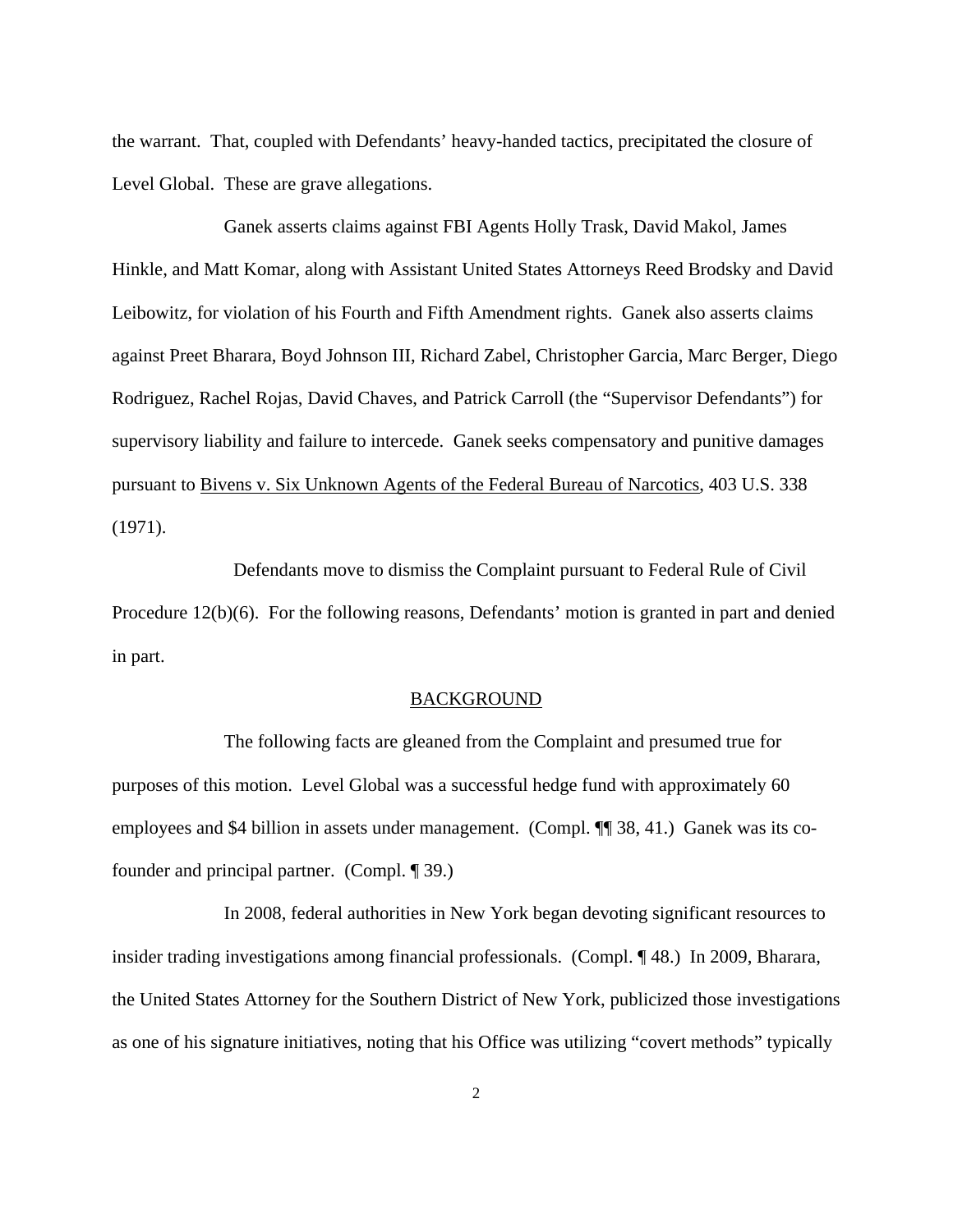reserved for violent criminal organizations, including informants and wiretaps. (Compl. ¶¶ 49- 53.)

 Agents Trask, Komar, Makol and Hinkle conducted the investigation. (Compl. ¶ 56.) Chaves and Carroll led the investigative team, and Rodriguez and Rojas had overall supervisory responsibility within the FBI.<sup>1</sup> (Compl.  $\P$  57.) These FBI personnel worked closely with Assistant United States Attorneys in the SDNY's Securities and Commodities Task Force (the "Task Force"). (Compl. ¶¶ 58-59.) Brodsky and Leibowitz reported to Berger and Garcia. Zabel supervised the Task Force, and reported to Johnson and Bharara. (Compl. ¶¶ 59-60.) In 2010, the Task Force targeted Level Global. (Compl. ¶ 55.)

# The Level Global Investigation

 In October 2010, Agents Hinkle and Makol (with Chaves' approval) approached Sam Adondakis in Central Park and confronted him with wiretap evidence implicating him in insider trading. (Compl. ¶¶ 63-66.) Earlier that year, Level Global had fired him from his research analyst position for violating compliance protocols. (Compl. ¶ 47.) Confounded with recorded evidence of his own illegal activity, Adondakis agreed to cooperate with the FBI. (Compl. ¶¶ 65-67.)

 On November 2, 2010, Adondakis met with AUSAs Brodsky and Leibowitz, and FBI Agents Makol, Hinkle, and Komar, and admitted to trading on material non-public information regarding Dell (the "November 2, 2010 Meeting"). (Compl. ¶¶ 68-69.) He implicated two other Level Global employees in insider trading, explaining that they also

-

<sup>&</sup>lt;sup>1</sup> Rodriguez was, at the time, head of the Criminal Division of the FBI's New York field office. Rojas was the Assistant Special Agent in Charge for the White Collar Branch of the FBI's New York field office.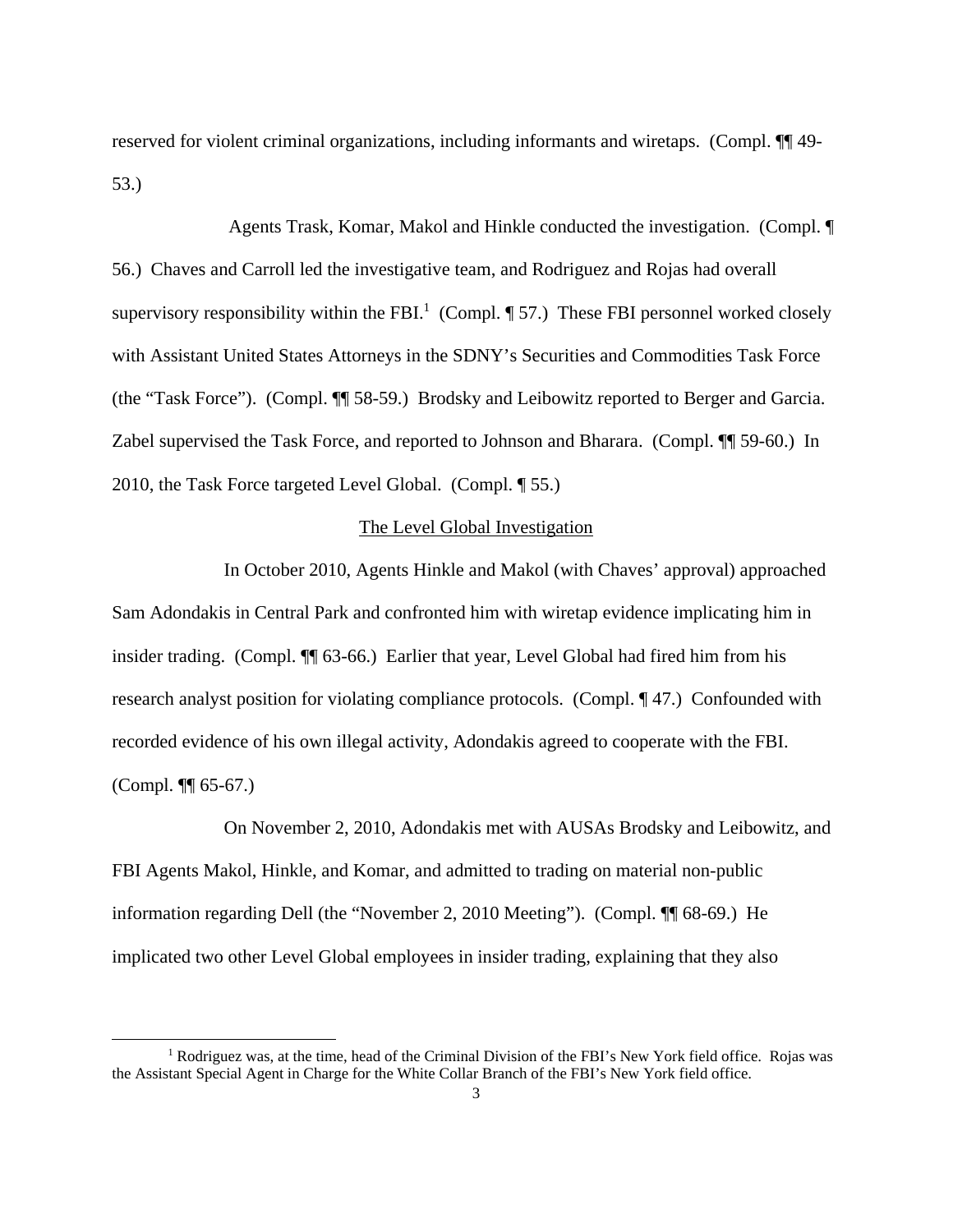received the information, knew its source, and traded on it. During the November 2, 2010 Meeting, Adondakis explicitly denied ever informing Ganek that the information came from corporate insiders. (Compl. ¶ 70.) Ganek alleges (upon information and belief) that the participants in the November 2, 2010 Meeting shared the results of the interview with FBI Agents Trask, Chaves, Carroll, Rojas and/or Rodriguez, and with AUSAs Berger, Garcia, Zabel, Deputy US Attorney Johnson and/or US Attorney Bharara. (Compl. ¶ 77.)

 On November 19, 2010—the same day the *Wall Street Journal* reported that federal insider-trading charges against financial professionals were imminent—Agent Trask signed a 37-page affidavit outlining the evidence uncovered in the Government's investigation (the "Affidavit"). (Compl. ¶¶ 80-83.) The Affidavit stated that Adondakis "obtained Inside Information from insiders at public companies through third-party consultants . . . . On Certain occasions, ADONDAKIS provided this Inside Information to DAVID GANEK, . . . and GANEK . . . executed and caused others to execute certain securities transactions based, in part, on the Inside Information, and that ADONDAKIS informed GANEK . . . of the sources of the Inside Information. (Krause Decl. Ex. A, (ECF No. 45-1) at  $\P$  13 (emphasis added).)<sup>2</sup> In the same paragraph, the Affidavit again stated that "ADONDAKIS . . . informed GANEK . . . regarding the sources of the Inside Information."<sup>3</sup> Ganek maintains that Defendants fabricated the Affidavit's allegation that Adondakis informed him of the sources of any inside information.

<sup>&</sup>lt;sup>2</sup> See also Aff.  $\P$  13 (At the November 2, 2010 Meeting, "ADONDAKIS . . . admitted his participation in obtaining Inside Information knowing that the Inside Information came directly and/or indirectly from public employees who were violating a duty of confidentiality that prohibited them from disclosing the information, providing the Inside Information to DAVID GANEK, ANTHONY CHIASSON, [NAME REDACTED], among others, at Level Global Investors who then executed . . . securities transactions based in part on the Inside Information, and exchanging that Inside Information with other individuals.") (emphasis added).

<sup>&</sup>lt;sup>3</sup> The Affidavit defined "Inside Information" as "material, nonpublic information regarding certain public companies' quarterly earnings releases and other market moving events." (Aff. ¶ 3.)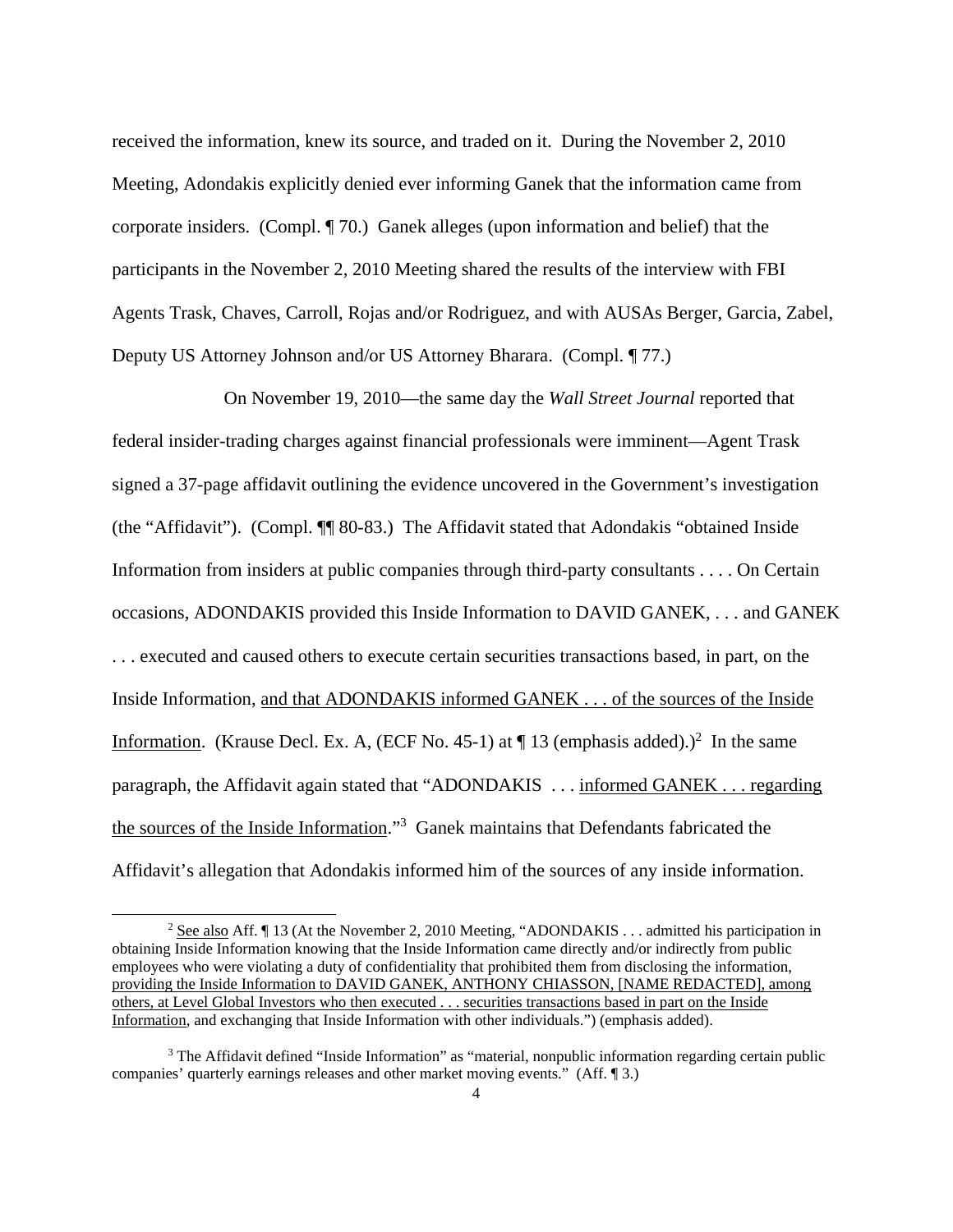### The Raid on Level Global

 On November 21, 2010, Trask presented the Affidavit to a magistrate as part of a search warrant application. (Compl. ¶ 89.) As a target of the warrant, Ganek's personal office, financial records, correspondence, photographs, address book, phone records, and cell phone would be subject to search. (Compl. ¶ 91.) The magistrate issued the search warrant. The following morning, the Government executed it on Level Global as part of coordinated raids on certain hedge funds. (Compl. ¶¶ 92-94.) Two dozen agents searched Level Global's offices, seizing, inter alia, Ganek's personal files and cell phone. (Compl. ¶ 105.)

 Prior to executing the warrant, the Government alerted the *Wall Street Journal* that it would be raiding Level Global's offices. Because the *Wall Street Journal* was "tipped off," it was able to publish photographs of FBI agents carrying boxes of documents from Level Global's office. (Compl. ¶ 95.) Only the Supervisor Defendants had the authority to alert the media. (Compl. ¶ 98.) Ganek alleges that the sole purpose of executing a highly publicized raid on his office (as opposed to issuing a subpoena), was to maximize publicity and damage his reputation. (Compl. ¶ 100.) On the day of the raid, the Government provided Ganek's attorney with a copy of the warrant, but not the Affidavit. (Compl. ¶ 106.)

### Level Global's Closure

 On December 20, 2010, Level Global representatives met with Zabel, Chief of the Criminal Division, and AUSA Leibowitz to express concern about unnecessary damage inflicted on the firm. (Compl. ¶ 110.) Zabel and Leibowitz informed Level Global that the likely commercial consequences of the raid "had been carefully considered at the highest levels" before it was initiated. (Compl. ¶ 110.) In the wake of that rebuff, Ganek commissioned an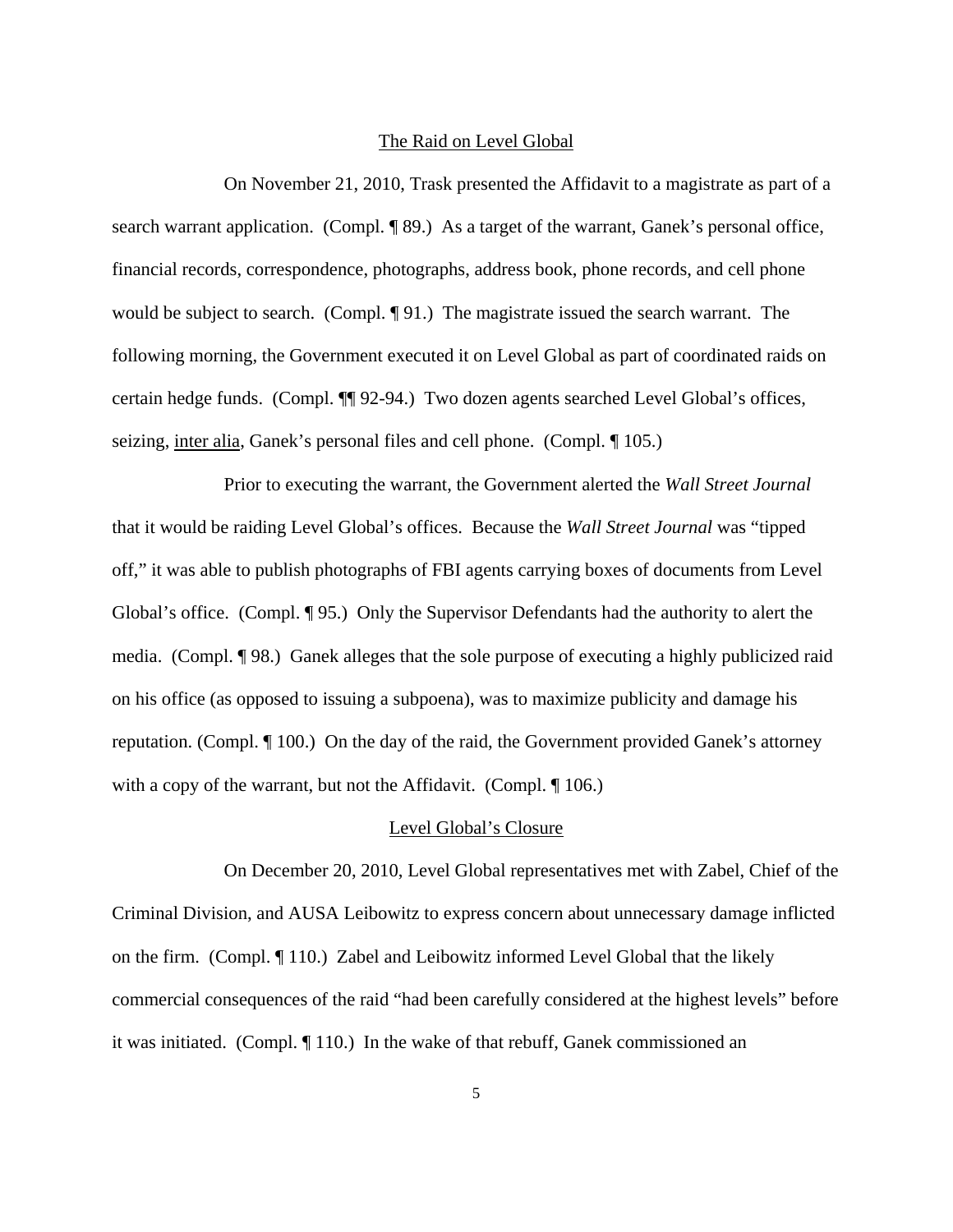independent investigation by outside counsel. In January 2011, the investigation concluded that Ganek did not engage in insider trading. (Compl. ¶¶ 108-09, 112.) Nevertheless, Level Global's investors were unnerved, and continued to have questions regarding the scope of the Government's investigation that Ganek could not answer because the Affidavit remained sealed. (Compl. ¶¶ 113-17.)

In a last-ditch effort to save his business, Ganek had one of his attorneys—a former AUSA in the Southern District of New York—reach out directly to Bharara. On February 3, 2011 one or more of the FBI Defendants drafted a report about the November 2, 2010 Meeting (the "Report"). The Report reiterated the fabricated information: that Adondakis informed the agents that Ganek was "interested in the Dell information when Adondakis told [him] because the information came directly from contacts at Dell." (Compl. 111.) On February 4, 2011, Ganek's attorney informed Bharara that Level Global would close if the Government failed to clarify publicly that Ganek was not a target of the insider trading investigation. (Compl. ¶¶ 119-21.) Although Bharara promised to look into the matter, none of the Defendants followed up with Adondakis. Three days later, Bharara explained to Ganek's attorney that although Bharara and his team understood that Level Global might be forced to close its doors, he would not intervene. (Compl. ¶ 123.) With his options exhausted, Ganek shut down Level Global on February 11, 2011. (Compl. ¶ 128.)

 On the same day that Level Global closed, AUSA Leibowitz and others met with Adondakis for the first time since the November 2, 2010 Meeting. (Compl. ¶ 129.) At that February 11, 2011 meeting, Adondakis reiterated that he never informed Ganek about his sources. (Compl. ¶ 130.) Ganek alleges that these facts were relayed to the Supervisor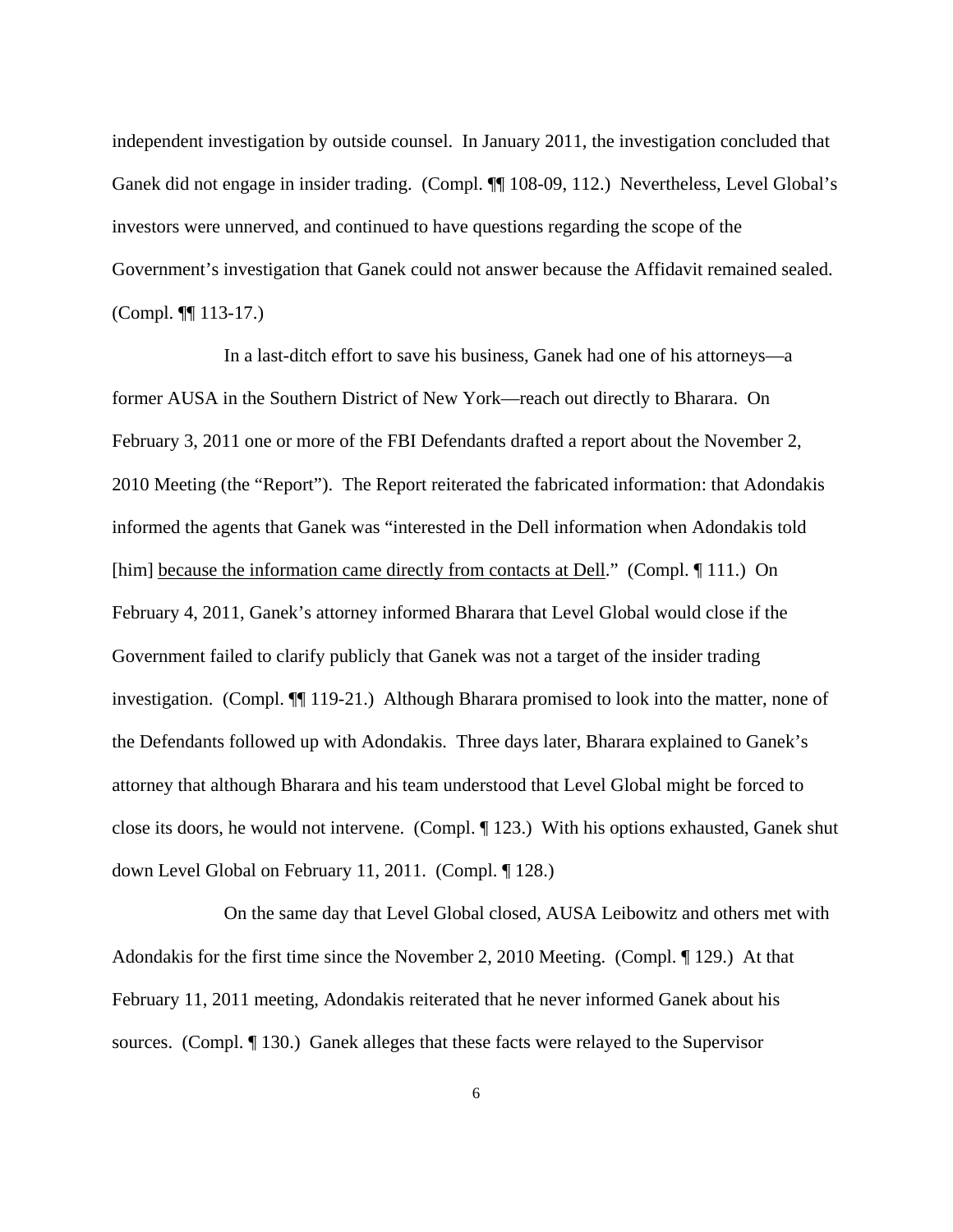Defendants, who failed to take any ameliorative action. (Compl. ¶ 132-34.)

### The *Newman* Trial

 In January 2012, Bharara announced that the US Attorney's Office had filed charges against seven individuals, only one of whom had been employed by Level Global. (Compl. ¶¶ 135-37). Bharara also unsealed an Information against Adondakis, who, unbeknownst to Ganek, had already pled guilty. (Compl. ¶ 138.) Ganek was not mentioned much less indicted—in connection with any of the charges. (Compl. ¶ 137.)

 In March 2012, the district judge presiding over a criminal case relating to four of the charged individuals entered a protective order permitting disclosure of the Affidavit to the defendants, their counsel, and prospective witnesses and their counsel. (Compl. ¶ 140.) Through that protective order, Ganek's counsel obtained access to the Affidavit. In November 2012, two of those charged individuals went to trial ("the Newman Trial"). Both Adondakis and Agent Makol testified at the Newman Trial regarding the November 2, 2010 Meeting. Specifically, Adondakis testified that he "never told [Ganek]" about [his source within Dell]." (Compl. ¶ 142 (citing November 28, 2012 trial testimony).) Cross-examination elicited similar testimony:

Q. Let's refer to Mr. Ganek specifically. I'd like to read [from the Report], if I may. "Chiasson and Ganek were both interested in the Dell information when Adondakis told them because the information came directly from contacts at Dell." Is that true as to Mr. Ganek or not true?

A. No, it's not true.

(Compl. ¶ 143.) On December 10, 2012, Defendant Makol took the stand, corroborated Adondakis' trial testimony, and disclaimed responsibility for the Report's contents. In particular, Makol testified:

I recall from that meeting specifically at that meeting that there was confusion about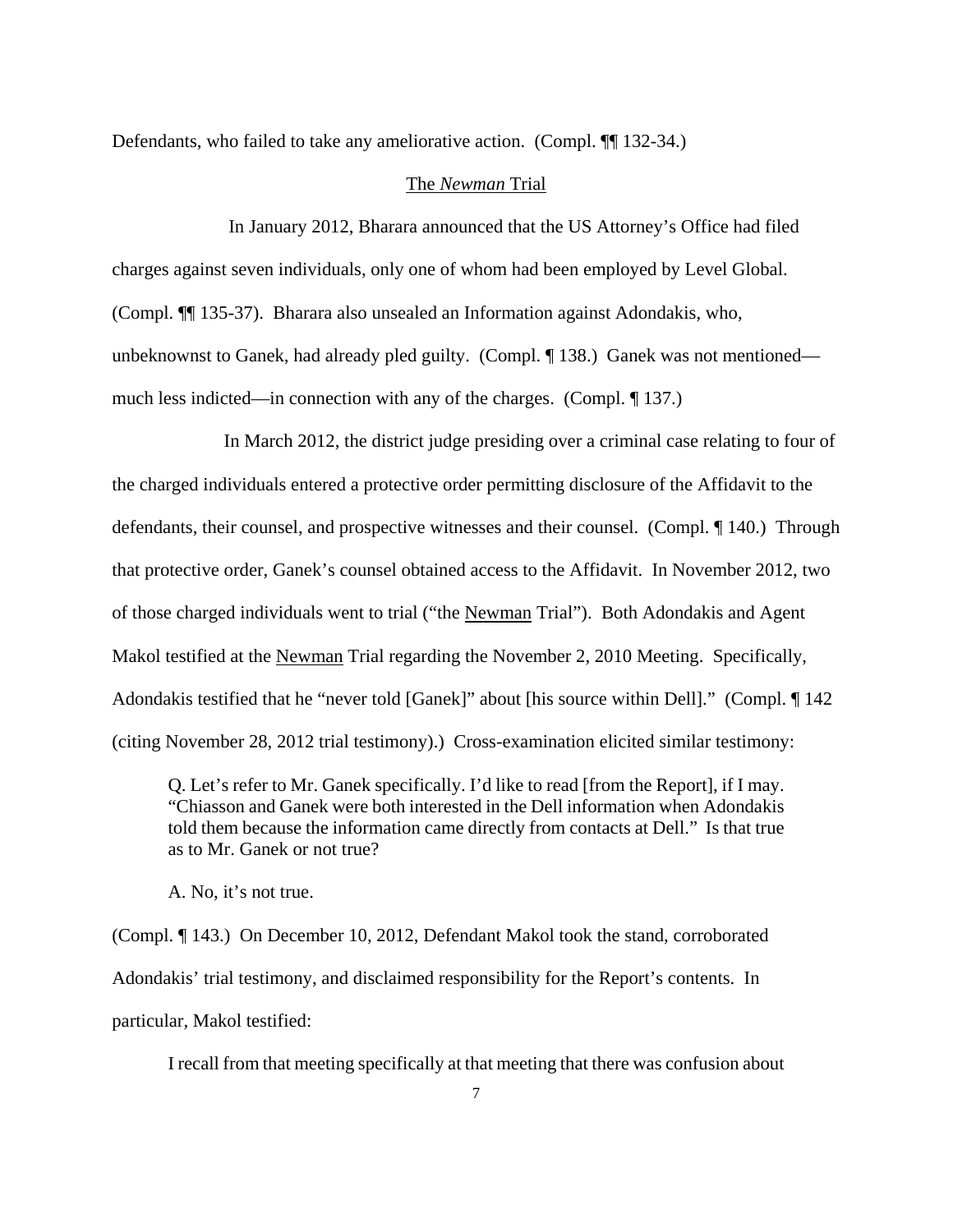this paragraph [of the Report] because I know coming away from that meeting that I didn't write the report. I was certain that Mr. Adondakis was not saying that he specifically told Mr. Ganek that the information was coming from someone at Dell, so it was confusing.

And on subsequent questioning by the Government about the November 2, 2010 Meeting, Makol

gave the following testimony:

Q. Separate and apart from that, what's written there, do you have a recollection of what Mr. Adondakis said during the initial proffer about what he told Mr. Ganek about the source of the inside information?

A. Yes.

Q. And what is that recollection?

A. Mr. Adondakis did not say that he told Mr. Ganek that the Dell information was coming from a source inside Dell.

(Compl. ¶ 144.) Until this trial testimony, Ganek alleges that Defendants' misconduct was not

fully revealed.<sup>4</sup> Ganek filed this action on February 26, 2015.<sup>5</sup>

# DISCUSSION

Defendants assert that the statute of limitations bars Ganek's claims and that his

Complaint fails to state a claim.

I. Statute of Limitations

 $\overline{a}$ 

Defendants argue that Ganek's claims accrued on November 22, 2010—the day

Level Global was raided. Ganek counters that they did not accrue until late 2012—when

<sup>&</sup>lt;sup>4</sup> On December 10, 2014, the Court of Appeals overturned the Newman Trial jury's guilty verdict, and vacated the convictions of both defendants. See United States v. Newman, 773 F.3d 438, 448 (2d Cir. 2014) ("[W]e find no support for the Government's contention that knowledge of a breach of the duty of confidentiality without knowledge of the personal benefit is sufficient to impose criminal liability.")

<sup>&</sup>lt;sup>5</sup> Following motion practice by The New York Times Company seeking to unseal the search warrant and supporting affidavits, the district judge in the Newman Trial directed the Government to publicly file the redacted warrant materials on February 25, 2015. United States v. Newman, 12-cr-121, ECF No. 434 (S.D.N.Y. Feb 25, 2015).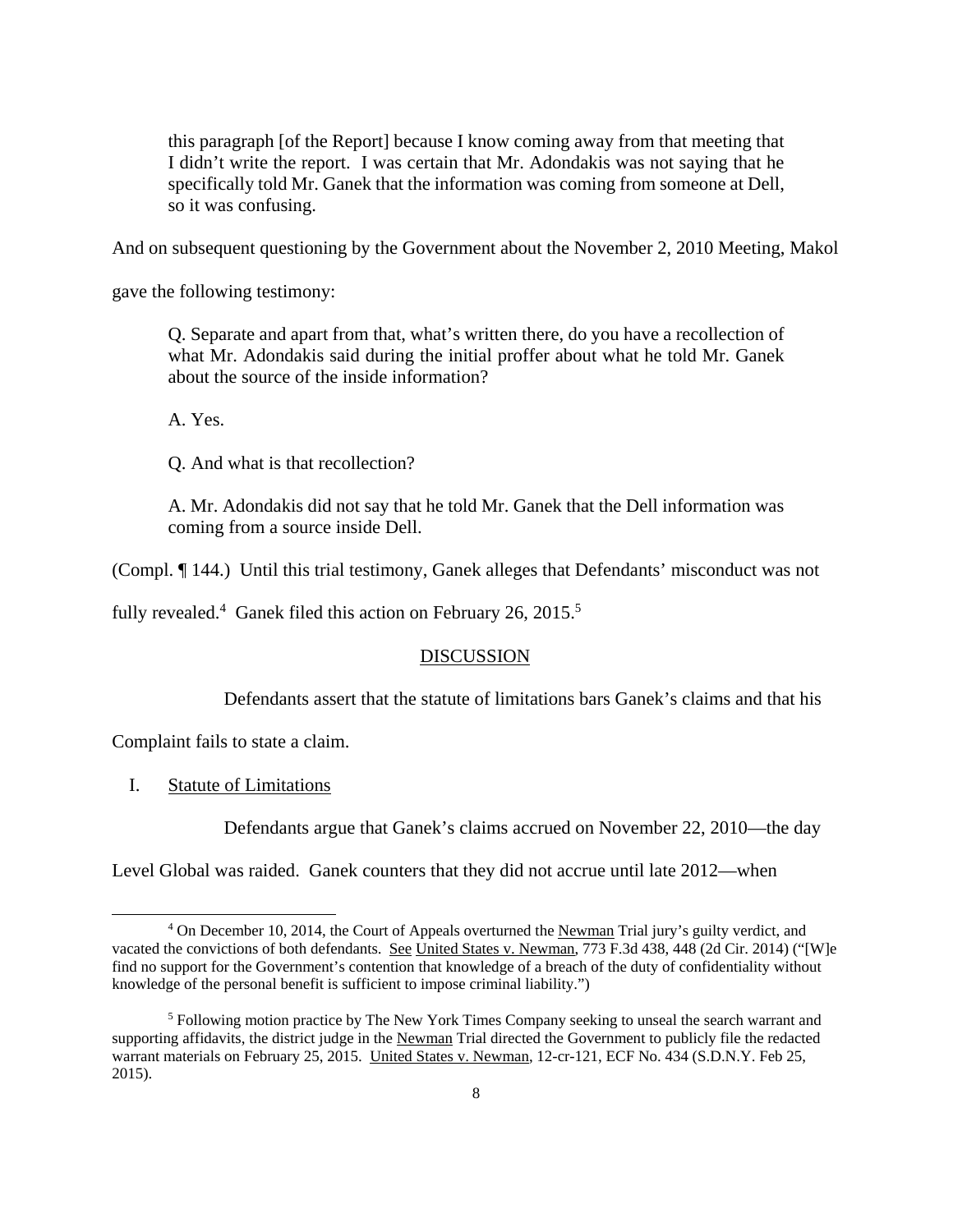Adondakis and Agent Makol testified at the Newman Trial.

 "The statute of limitations for Bivens actions arising in New York is three years." Tapia-Ortiz v. Doe, 171 F.3d 150, 151 (2d Cir. 1999). Such claims typically accrue "at the time of injury," but they "will be equitably tolled so long as defendants' concealment of their wrongdoing prevented plaintiff from becoming aware of, or discovering through the exercise of reasonable diligence, his cause of action." Kronisch v. United States, 150 F.3d 112, 123 (2d Cir. 1998); see also Gonzalez v. Hasty, 802 F.3d 212, 221 (2d Cir. 2015) ("Bivens . . . claims . . . typically are subject to a 'discovery-based trigger.'")

In support of their statute-of-limitations argument, Defendants rely principally on Triestman v. Probst, 897 F. Supp. 48 (N.D.N.Y. 1995). In Triestman, the district judge approved a magistrate's recommendation that federal civil rights claims premised on false statements in a sealed affidavit accrued on the date of the search, even though the affidavit was unavailable to the plaintiff at the time.

Triestman is unpersuasive for several reasons. First, Triestman conflicts with several decisions from other circuits. See Thomas v. McElroy, 463 F. App'x 591, 592 (7th Cir. 2012) ("A claim asserting that a search violated the Fourth Amendment accrues—and the limitations period begins to run—as soon as the plaintiff knows, or should know, about the search and the facts making it unlawful.") (emphasis added); Adrian v. Selbe, 364 F. App'x 934, 937 (5th Cir. 2010) (holding that a Bivens claim accrued on the date plaintiff "had actual knowledge . . . that [the affiant] allegedly lied in his affidavit"); O'Ferrell v. United States, 998 F. Supp. 1364, 1373-74 (M.D. Ala. 1998) (rejecting a statute of limitations defense where "it [was] uncontested that the search warrants were not unsealed until 1996. Until then, [plaintiff]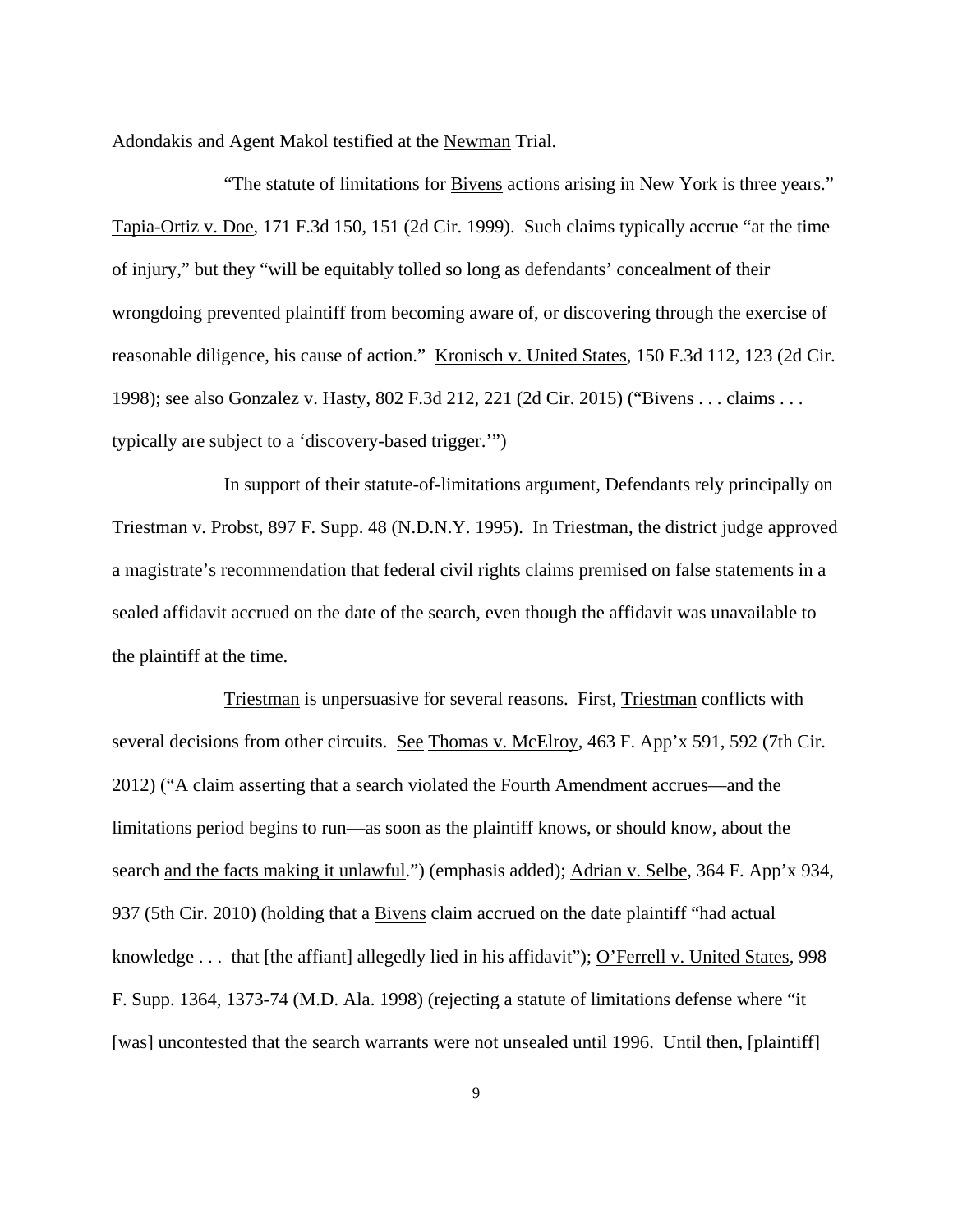could not have known who all had sworn to the match of the documents, or exactly what they swore to."). Second, analogous Sixth Amendment claims premised on an officer's fabrication of evidence "accrue[] when the alleged conduct has caused the claimant harm and the claimant knows or has reason to know of the allegedly impermissible conduct and the resulting harm." Mitchell v. Home, 377 F. Supp. 2d 361, 373 (S.D.N.Y. 2005) (emphasis added). Such a rule makes sense here. And the coup de grâce dooming Defendants' reliance on Triestman, is the fact that the Second Circuit vacated that decision in a summary order. See Triestman v. Probst, 95 cv-682, ECF No. 12 (N.D.N.Y. Dec. 6, 1995).<sup>6</sup>

In short, Defendants' proffered approach would excise the doctrine of equitable tolling from Bivens claims, turning a statute of limitations into a strict statute of repose running from the date of an allegedly unlawful search. Generally, plaintiffs should not face the "Hobson's choice" of either prematurely bringing claims or forfeiting their legal rights. While Ganek may have first been injured on the date the search warrant was executed, it was not until after the Affidavit was unsealed that Ganek reasonably became aware of any Bivens claims. Accordingly, this lawsuit is timely.

#### II. Failure to State a Claim

 $\overline{a}$ 

 On a motion to dismiss, the factual allegations in a complaint are accepted as true and all reasonable inferences are drawn in Plaintiff's favor. See Rescuecom Corp. v. Google Inc., 562 F.3d 123, 127 (2d Cir. 2009). To survive a motion to dismiss, "a complaint must contain sufficient factual matter, accepted as true, to state a claim to relief that is plausible on its face." Ashcroft v. Iqbal, 556 U.S. 663, 678 (2009) (citation omitted); Nielsen v. Rabin, 746 F.3d

<sup>&</sup>lt;sup>6</sup> Notably, neither LexisNexis nor Westlaw report the Second Circuit's rejection of Triestman.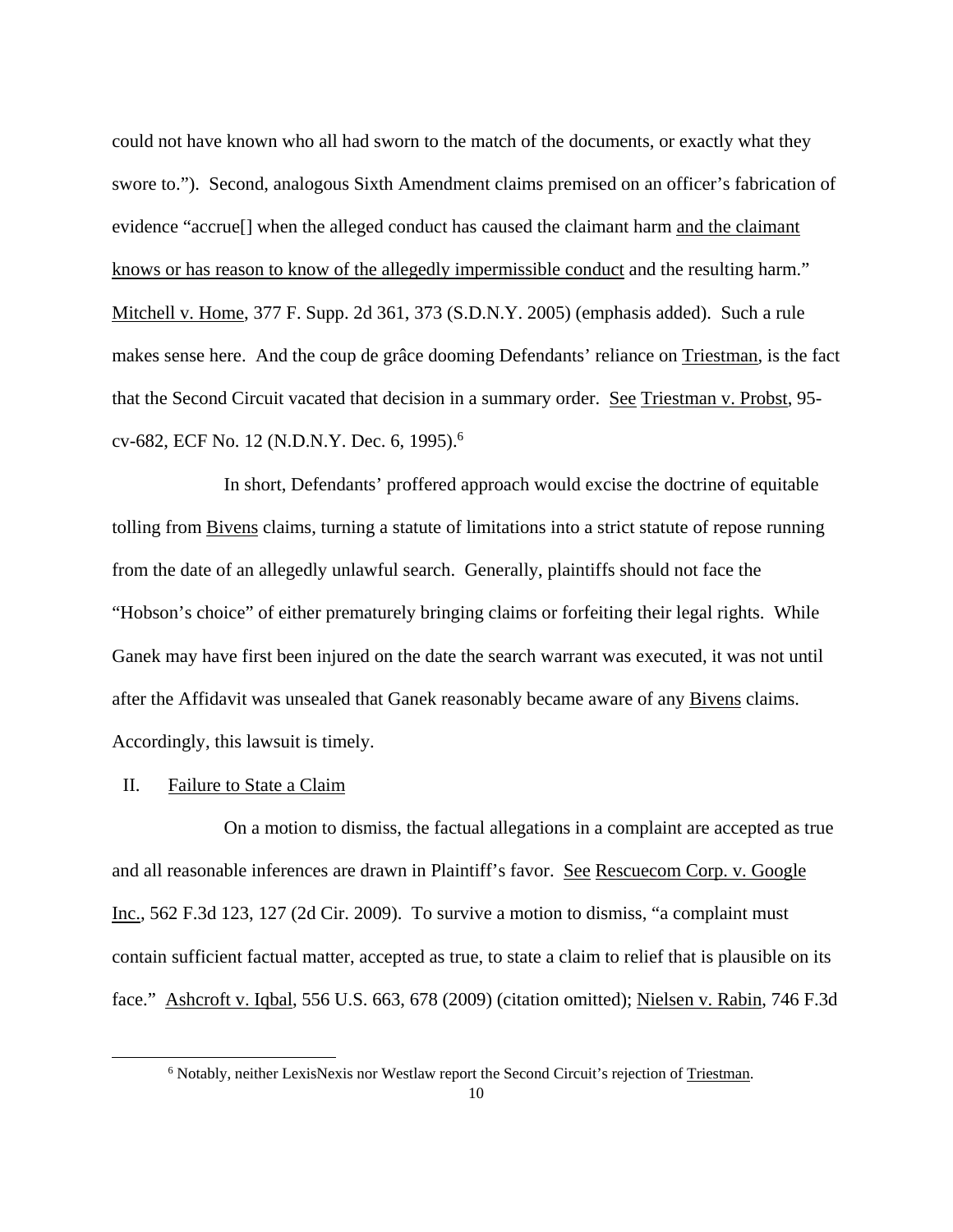58, 62 (2d Cir. 2014). However, a claim must rest on "factual allegations sufficient to raise a right to relief above the speculative level." Bell Atl. Corp. v. Twombly, 550 U.S. 544, 555 (2007). A pleading offering "labels and conclusions" or a "formulaic recitation of the elements of a cause of action" fails to state a claim. Iqbal, 556 U.S. at 678 (citation omitted).

 Because this is a case against government officials, this Court must apply the doctrine of qualified immunity. "[Q]ualified immunity protects government officials from liability for civil damages insofar as their conduct does not violate clearly established statutory or constitutional rights of which a reasonable person would have known." Pearson v. Callahan, 555 U.S. 223, 231 (2009) (citation and internal quotations omitted). "A defendant is entitled to qualified immunity at the pleading stage if he can establish (1) that the complaint fails to plausibly plead that the defendant personally violated the plaintiff's constitutional rights, or (2) that the right was not clearly established at the time in question." Turkmen v. Hasty, 789 F.3d 218, 246 (2d Cir. 2015). "Where qualified immunity is clearly warranted at the second step of analysis, courts may simply rule on that basis without employing 'scarce judicial resources to resolve difficult and novel questions of constitutional or statutory interpretation that will have no effect on the outcome of the case.'" Distiso v. Cook, 691 F.3d 226, 240 (2d Cir. 2012) (quoting Ashcroft v. al–Kidd, 563 U.S. 731 (2011)). However, Defendants must overcome "a formidable hurdle" when raising qualified immunity at the pleadings stage. Field Day, LLC v. County of Suffolk, 463 F.3d 167, 191-92 (2d Cir. 2006); see also Schiller v. City of New York, No. 04-cv-7922, 2009 WL 497580, at \*7 (S.D.N.Y. Feb. 27, 2009) ("[C]ourts are reluctant to find that defendants are entitled to qualified immunity at the initial stages of the pleadings.")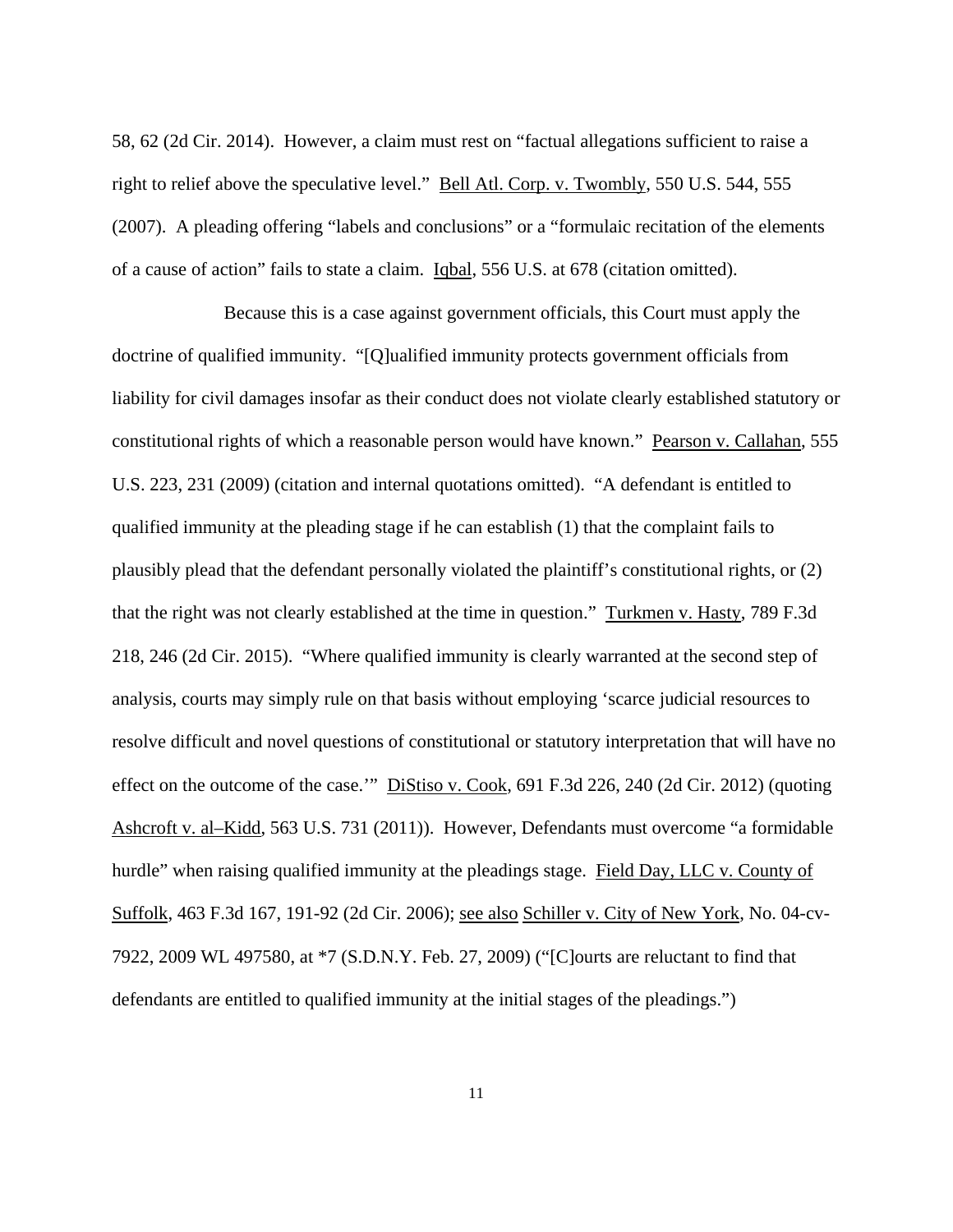# A. Fourth Amendment Violation

 The Fourth Amendment to the Constitution enshrines "[t]he right of the people to be secure in their persons, houses, papers, and effects, against unreasonable searches and seizures," and establishes that "no Warrants shall issue, but upon probable cause, supported by Oath or affirmation, and particularly describing the place to be searched, and the persons or things to be seized." U.S. CONST. amend. IV. Ganek argues that (1) the search lacked probable cause, and (2) the search was conducted in an unreasonable manner.

# 1. Probable Cause

 The Fourth Amendment's probable cause and particularity requirements combat the "evils" of "indiscriminate searches and seizures conducted under the authority of 'general warrants." Payton v. New York, 445 U.S. 573, 583 (1980). "[P]robable cause to search is demonstrated where the totality of circumstances indicates a 'fair probability that contraband or evidence of a crime will be found in a particular place.'" United States v. Clark, 638 F.3d 89, 94 (2d Cir. 2011) (internal citation omitted). Accordingly, a nexus must exist between the items sought and the particular place to be searched. See Clark, 638 F.3d at 94. To challenge the finding of probable cause underlying a search warrant, Ganek must plead: (1) that government agents knowingly and deliberately, or with a reckless disregard of the truth, made false statements or material omissions in a warrant application; and (2) "that such statements or omissions were necessary to the finding of probable cause." Velardi v. Walsh, 40 F.3d 569, 573 (2d Cir. 1994).

# a. False Statements and Omissions

Defendants argue that the plain language of the Affidavit belies Ganek's claims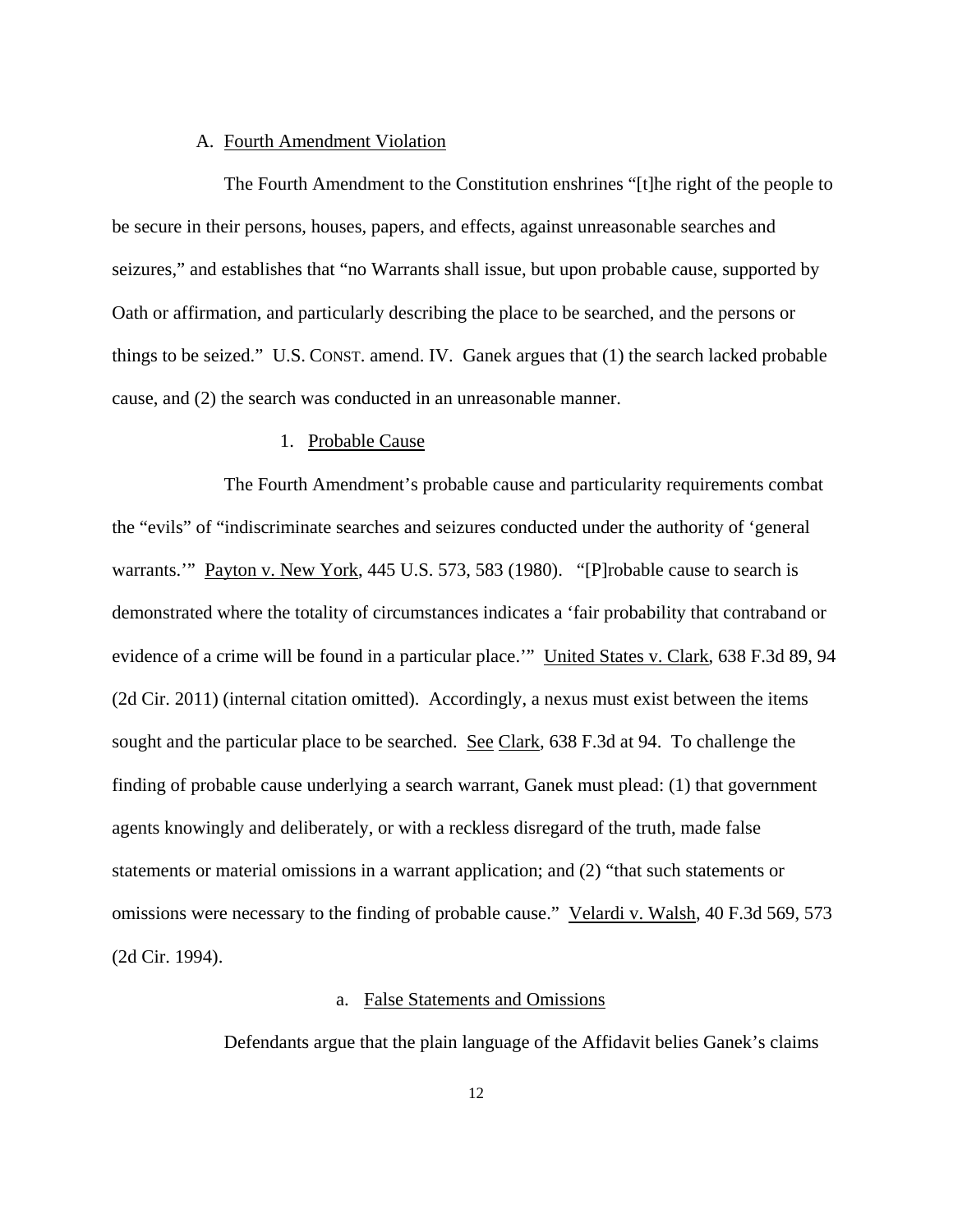that the statements about him were "fabricated." The relevant portions of the Affidavit state that "Adondakis informed Ganek . . . of the sources of the Inside Information." Defendants focus on the fact that "Inside Information" was a defined term, which referred to inside information generally and did not mention Dell. Because the trial testimony of Makol and Adondakis only addressed inside information regarding Dell, Defendants argue that the statements in the Affidavit were not false.

 This argument misses the mark. The plain language of the Affidavit states that Ganek was informed of the sources of all "Inside Information." But trial testimony indicated that Adondakis did not inform Ganek of any source of "Inside Information" as defined by the Affidavit. And Adondakis allegedly told Defendants he could not implicate Ganek in any insider trading. Ganek has adequately pled that the Affidavit contained materially false statements and/or omissions.<sup>7</sup>

### b. Relevance

 $\overline{a}$ 

 Even if Ganek adequately alleges a false statement, Defendants argue that the Fourth Amendment claim still should be dismissed because the false statement was unnecessary to the magistrate's probable cause finding. This argument relies on the "corrected affidavit" doctrine, which entitles defendants to qualified immunity "unless the false statements in the

 $\frac{7}{1}$  Defendants argue that Ganek is burdened with making "a substantial showing of a false statement" at this stage of the case. Defendants borrow that language from Franks v. Delaware, 438 U.S. 154, 165 (1978)—the seminal case addressing the showing a criminal defendant must make in order to obtain an evidentiary hearing on a motion to suppress. While Defendants' argument finds some support (see Velardi, 40 F.3d at 573), such a rule would be in tension with Fed. R. Civ. P. 12(b)(6), which requires this Court to accept well-pled allegations as true. Cf. Walker v. Mendoza, No. 00-CV-93(JG), 2000 WL 915070, at \*3 (E.D.N.Y. June 27, 2000) ("[Plaintiff] has alleged that [defendant] intentionally made false statements that were necessary to the finding of probable cause with respect to all of the charges. Taking these allegations as true, as [the court] must, . . . [plaintiff] has stated a claim for false arrest.") But even under Defendants' proposed standard, this Court would find that the Affidavit and Newman Trial testimony suffice to make such a showing at this stage.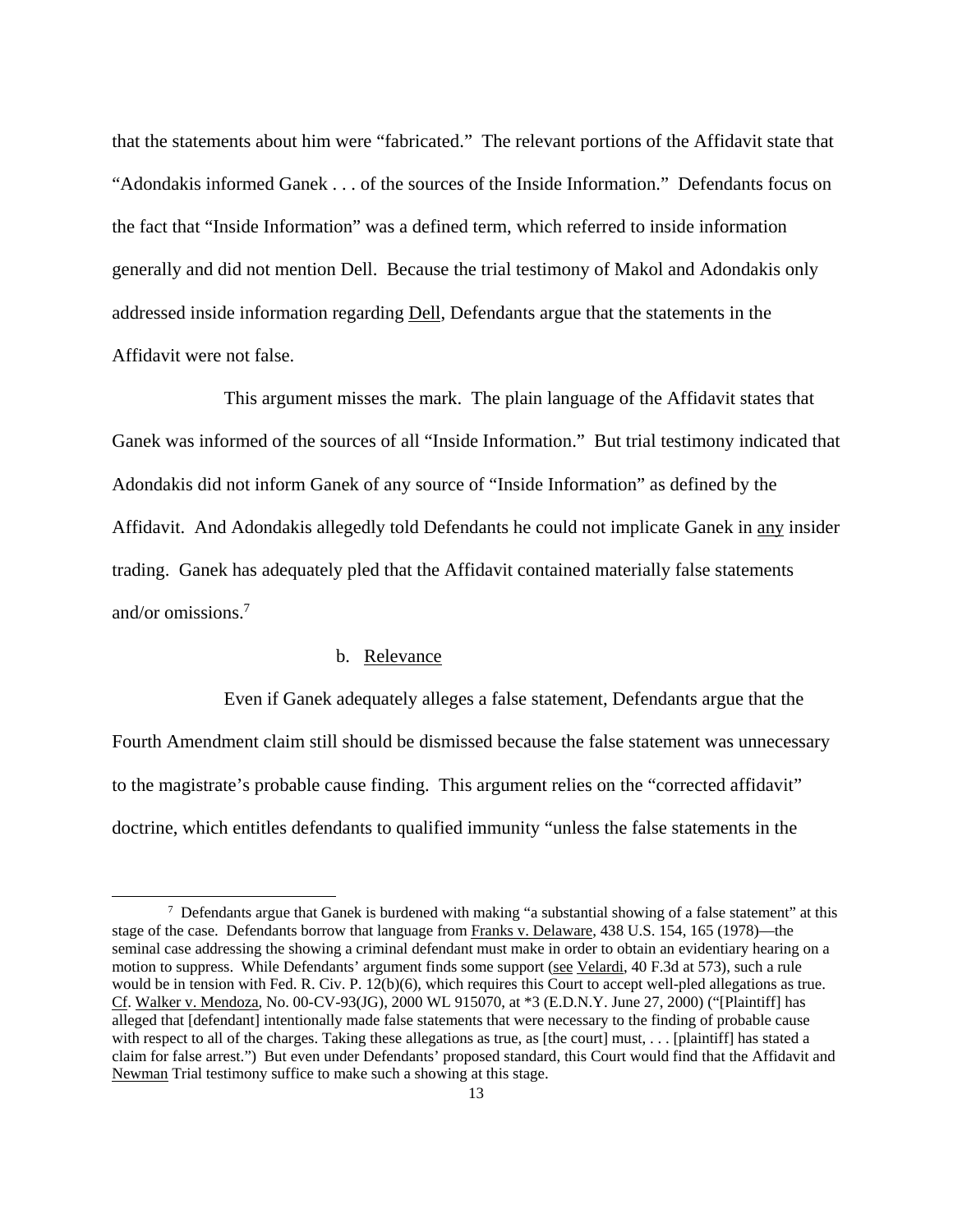affidavit were necessary to the finding of probable cause." Southerland v. City of New York, 680 F.3d 127, 143 (2d Cir. 2012) (quotation and citations omitted). Making such a determination requires courts to "put aside allegedly false material, supply any omitted information, and then determine whether the contents of the 'corrected affidavit' would have supported the finding [of probable cause]." Southerland, 680 F.3d at 143-44 (quotations, citation and brackets omitted). "The materiality of a misrepresentation or an omission in this context is a mixed question of law and fact" requiring courts to assess the relevance of the misleading information under controlling law, and requiring the finder of fact to determine "the weight that a neutral magistrate would likely have given such information." Velardi, 40 F.3d at 574.

 Under Southerland, the hypothetical "corrected affidavit" would not only excise the allegedly false material—references to Ganek being informed of the sources of the inside information—it would "supply any omitted information" —that when Adondakis met with Defendants at the November 2, 2010 Meeting, he specifically informed them that he never told Ganek his sources. (See, e.g., Compl. ¶ 86.) Certainly, such changes would be relevant to a magistrate's determination of whether to authorize a search of, among other things, Ganek's computers, cell phone, and "all emails and documents authored by, sent to, and/or received from David Ganek." (Aff. Attachments A, B.) Moreover, the Affidavit states that Defendants were seeking evidence from "participants in fraudulent schemes" and treats Ganek just like those individuals identified by Adondakis as having known the sources of the Inside Information. (Aff. ¶¶ 19-20.)

 Essentially, Defendants posit that probable cause existed to search all of Ganek's personal devices and emails stored at his office—treating him as if he were directly implicated in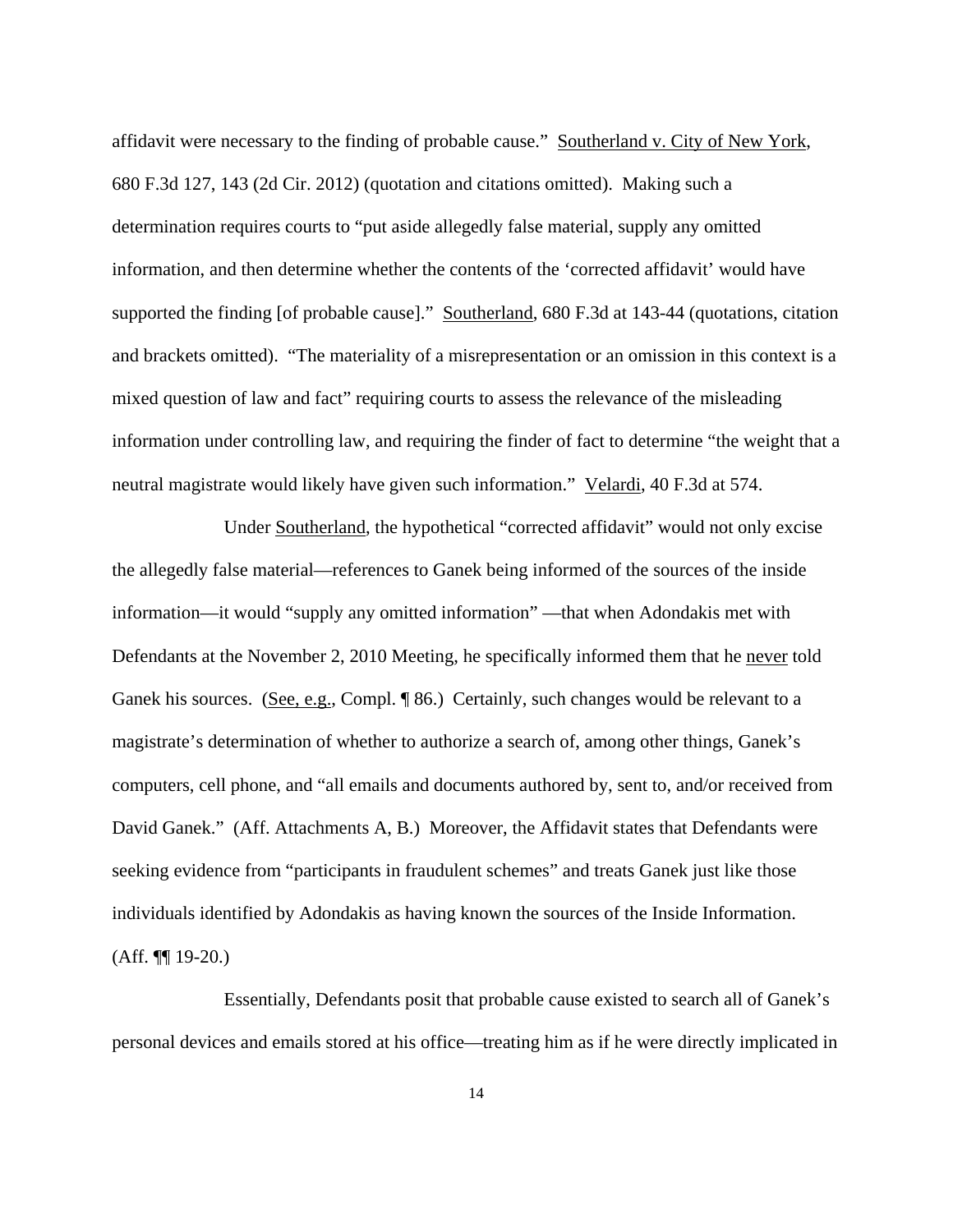an insider trading scandal—even though the Government's sole witness disclaimed that Ganek was aware of the source of the Inside Information. Given the tremendous amount of personal information such a search would likely ensnare, the argument that a corrected affidavit would not have been relevant to the magistrate's determination is unpersuasive. Cf. United States v. Cioffi, 668 F. Supp. 2d 385, 391 (E.D.N.Y. 2009) (suppressing overbroad warrant permitting a search of criminal defendant's personal email, recognizing that "[t]he risk of exposing intimate (and innocent) correspondence to prying eyes is magnified because computers often contain significant intermingling of relevant documents with documents that the government has no probable cause to seize") (quotations, brackets and ellipses omitted). Indeed, "probable cause to search must be based on particularized information about the place to be searched, not simply on a target's mere propinquity to others independently suspected of criminal activity." Walczyk v. Rio, 496 F.3d 139, 162-63 (2d Cir. 2007). In short, the changes in a hypothetical "corrected affidavit" would bear on the "totality of the circumstances" on which the magistrate assessed probable cause and the breadth of the warrant. See McColley v. Cty. of Rensselaer, 740 F.3d 817, 824 (2d Cir. 2014). Accordingly, Ganek states a claim for violation of the Fourth Amendment's probable cause requirement.<sup>8</sup>

# 2. Reasonableness

-

Ganek's Fourth Amendment claim also challenges the "reasonableness" of the

<sup>&</sup>lt;sup>8</sup> Defendants advance other arguments to explain the discrepancy between the Affidavit and the trial testimony, and argue that Ganek's claim is implausible. For example, Defendants posit: (1) that they may simply have had different understandings of Adondakis' comments at the November 2, 2010 Meeting, (2) it would make no sense for Agent Makol to help fabricate evidence in the Affidavit but testify to the contrary at the Newman Trial, and (3) that it is implausible that Agent Trask—the affiant who was not present at the November 2, 2010 Meeting would have known that the Affidavit contained false or misleading statements. While discovery may lend credence to these arguments, it would be inappropriate for this Court to credit them on a motion to dismiss.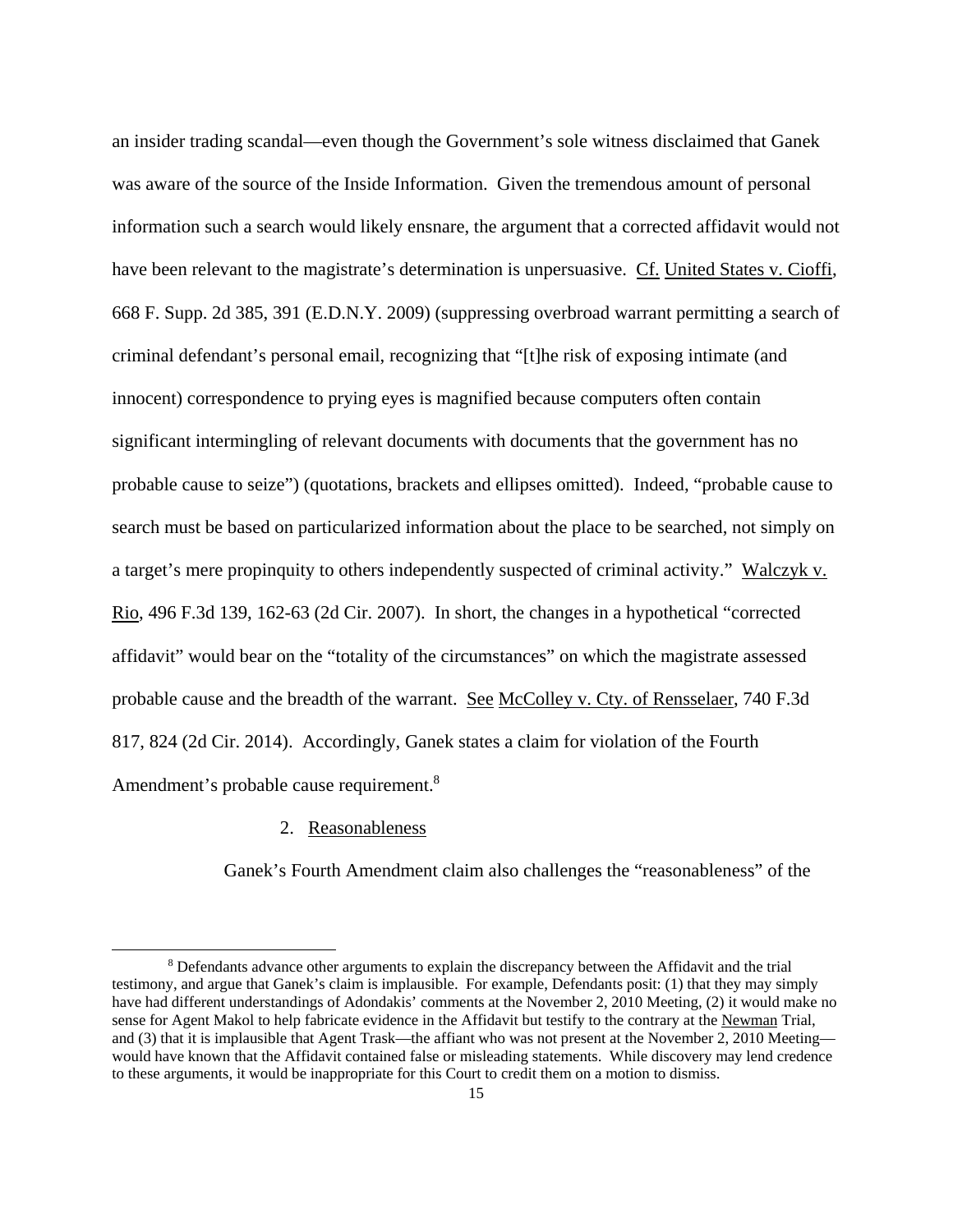method by which the Government conducted the search. "[T]he Fourth Amendment's proscription of unreasonable searches and seizures not only prevents searches and seizures that would be unreasonable if conducted at all, but also ensures reasonableness in the manner and scope of searches and seizures that are carried out." Lauro v. Charles, 219 F.3d 202, 209 (2d Cir. 2000) (quotations, ellipses, and brackets omitted). Ganek alleges that it was "unreasonable": (1) for the Government to use a "raid" rather than subpoenas to search Level Global and (2) for the Government to tip off the *Wall Street Journal* in advance of the raid.

### a. Utilization of a Search Warrant

 Defendants argue that the decision to execute a search warrant rather than issue a subpoena was justified by exigent circumstances. The Affidavit affirms that "on November 19, 2010, a confidential source . . . who works at a hedge fund . . . informed the FBI that [a] supervisor directed him to delete and discard evidence." (Aff. ¶ 17.) The Complaint does not contravene that assertion. More importantly, Ganek does not cite any authority establishing that the decision to use a search warrant rather than a subpoena can be considered a Fourth Amendment violation. The Supreme Court rejected that argument in Zurcher v. Stanford Daily, 436 U.S. 547 (1978). There, the Court held that police officers who executed a search warrant on a newspaper publisher did not violate the Fourth Amendment, even though the newspaper staff were not criminal suspects and the police could have issued a subpoena duces tecum:

The Fourth Amendment has itself struck the balance between privacy and public need, and there is no occasion or justification for a court to revise the Amendment and strike a new balance by denying the search warrant in the circumstances present here and by insisting that the investigation proceed by subpoena duces tecum, whether on the theory that the latter is a less intrusive alternative or otherwise.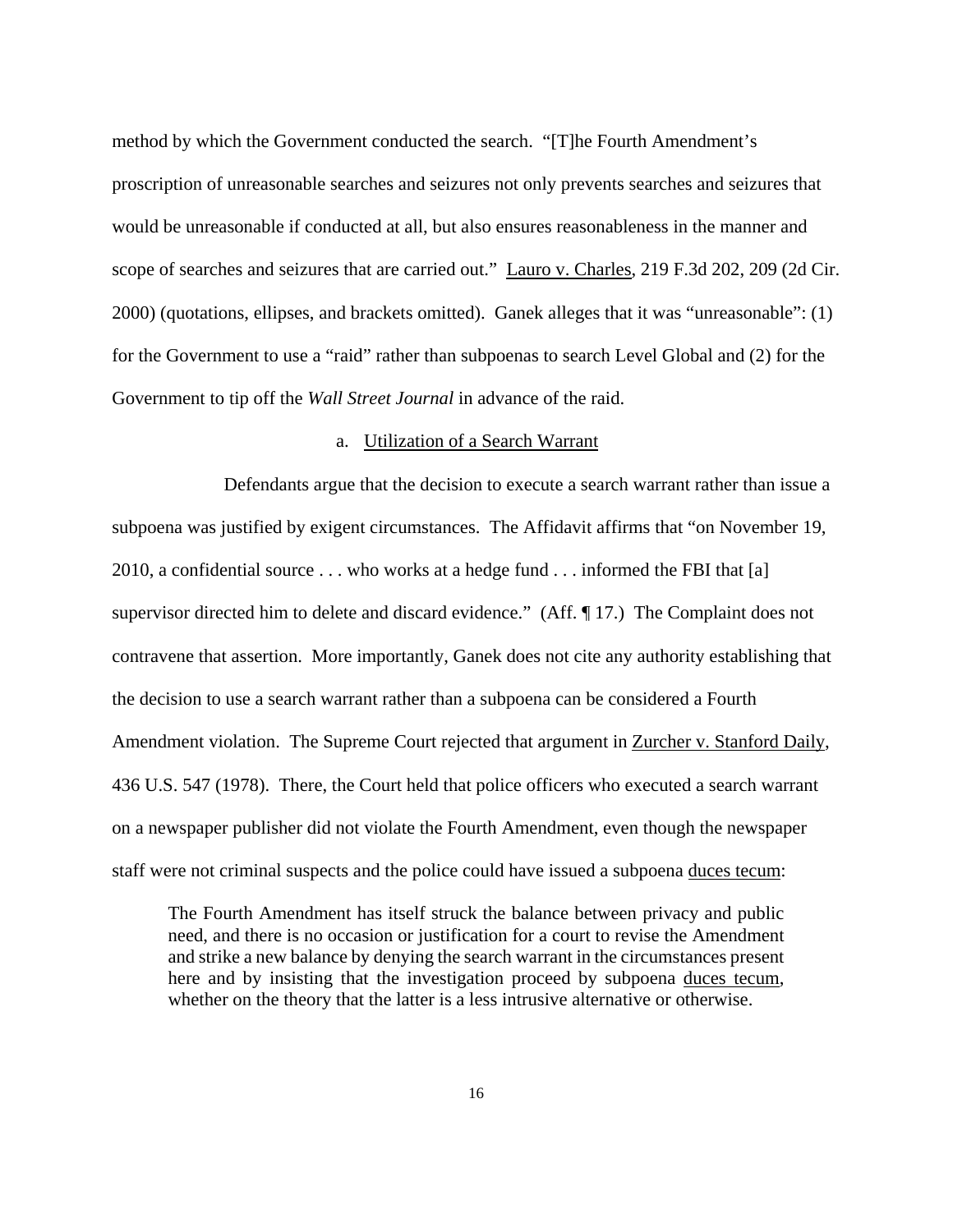Zurcher, 436 U.S. at  $559.9$  Thus, it is not "clearly established" that Defendants' decision to resort to a search warrant rather than a subpoena would violate Ganek's constitutional rights. To the contrary, Supreme Court precedent establishes that it is not a violation.<sup>10</sup>

# b. The *Wall Street Journal* "Tip"

 Ganek argues that Defendants notified the *Wall Street Journal* of the impending raid for the sole purpose of inflicting additional harm on his business for personal and political objectives. Even accepting that allegation as true, Defendants argue that they are entitled to qualified immunity because it was not "clearly established" that tipping the news media would violate Ganek's constitutional rights. Moreover, Defendants posit that publicizing the raid in the financial media underscored the Government's initiative against insider trading, and the importance of deterring wrongdoing on Wall Street.

 In Lauro v. Charles, the Second Circuit held that the Fourth Amendment forbids the police from making a suspect perform a staged "perp walk" for the press if the walk serves no other law enforcement purposes. 219 F.3d 202, 203 (2d Cir. 2000). Lauro distinguished between the "common[ cases in which an] arrestee is filmed while in the normal course of being transferred" (in which case "the police may . . . notify the press that the arrestee will be moved, and is thus available for photographing, at a particular time") and cases in which the perp walk is "staged . . . at the request of the press, for no reason other than to allow him to be photographed."

 $9$  Zurcher's holding was subsequently limited by statute, but only in the context of "government searches" for documents and materials that are intended for publication." Sennett v. United States, 667 F.3d 531, 535 (4th Cir. 2012) (discussing the Privacy Protection Act).

<sup>&</sup>lt;sup>10</sup> That is not to say that the decision to execute a search warrant is necessarily irrelevant to a finding of reasonableness under the totality of the circumstances. See Zurcher, 436 U.S. at 570 ("[T]he magistrate must judge the reasonableness of every warrant in light of the circumstances of the particular case, carefully considering the description of the evidence sought, the situation of the premises, and the position and interests of the owner or occupant.") (Powell, J., concurring).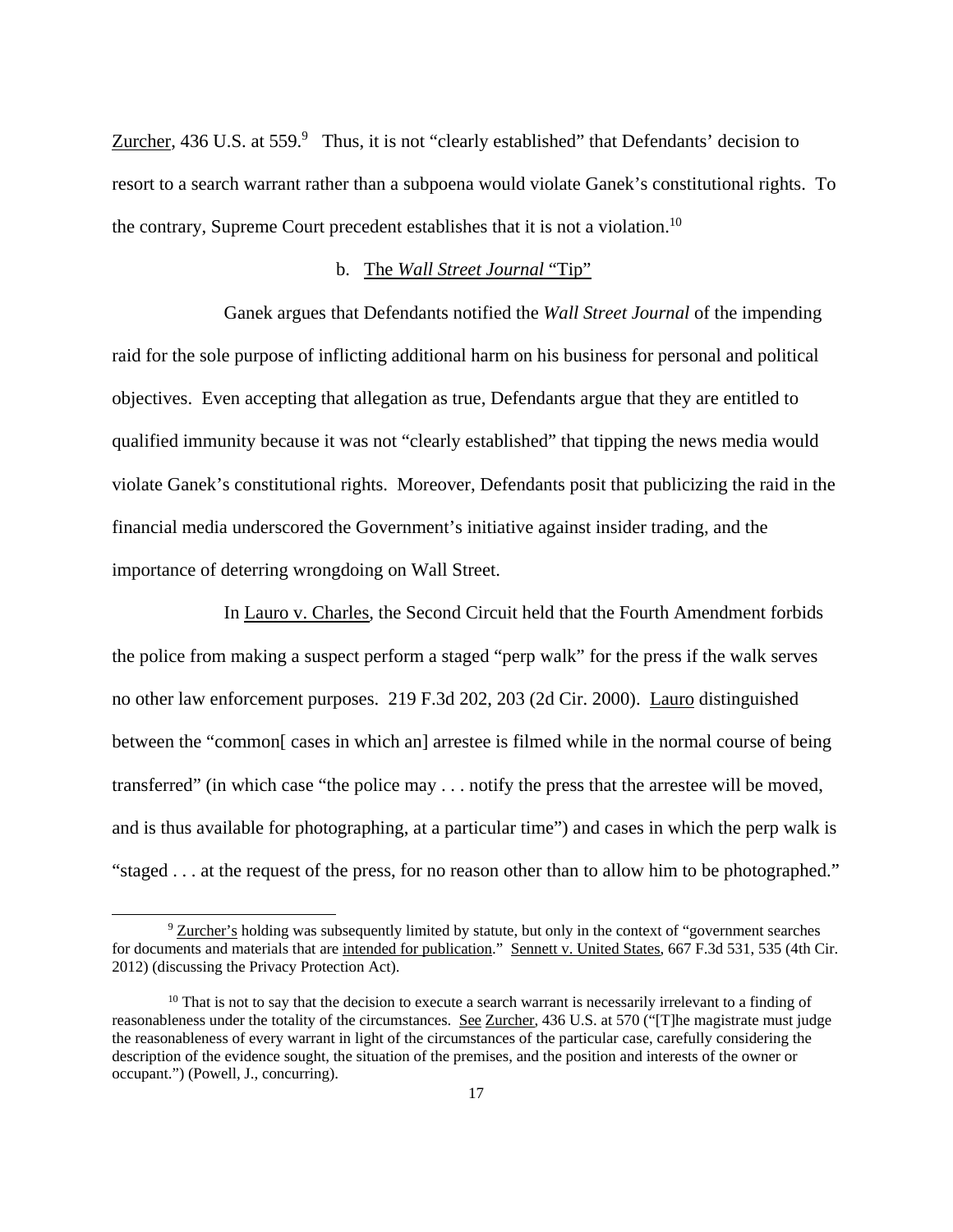Lauro, 219 F.3d 204. While the principles outlined in Lauro apply here, namely that there should generally be a legitimate, specific law enforcement rationale justifying media presence, the facts of Lauro were markedly different:

[After being lawfully arrested], Lauro was physically restrained, by handcuffs and by the grip of Detective Charles on his arm. In that humiliating position, he was made to walk outside the precinct house, was driven around the block, and was then forced to walk back into the precinct house, in front of television cameras.

Lauro, 219 F3d at 212. In contrast, here the media was documenting the execution of a search warrant rather than a staged event.

 Ganek's reliance on Wilson v. Layne, 526 U.S. 603 (1999), and Ayeni v. Mottola, 35 F.3d 680 (2d Cir. 1994), is similarly misplaced. In those cases, television cameras or newspaper photographers recorded individuals and their personal effects inside their homes during a search. Here, even accepting Ganek's allegations as true, the *Wall Street Journal* reporters did not enter a private home or play any direct role in the investigation. Moreover, it cannot be said that it is "clearly established" that advising the media that a search warrant would be executed violates the Fourth Amendment's prohibition on unreasonable searches and seizures, even if Defendants could have conceivably used a subpoena duces tecum. At a minimum, Defendants are entitled to qualified immunity on this claim.

B. Fifth Amendment Violation

The Fifth Amendment to the Constitution establishes that "[n]o person shall . . . be deprived of life, liberty, or property, without due process of law." U.S. CONST. amend. V. "[T]he touchstone of due process is protection of the individual against arbitrary action of government." Cty. of Sacramento v. Lewis, 523 U.S. 833, 845 (1998) (quoting Wolff v. McDonnell, 418, U.S. 539, 558 (1974)).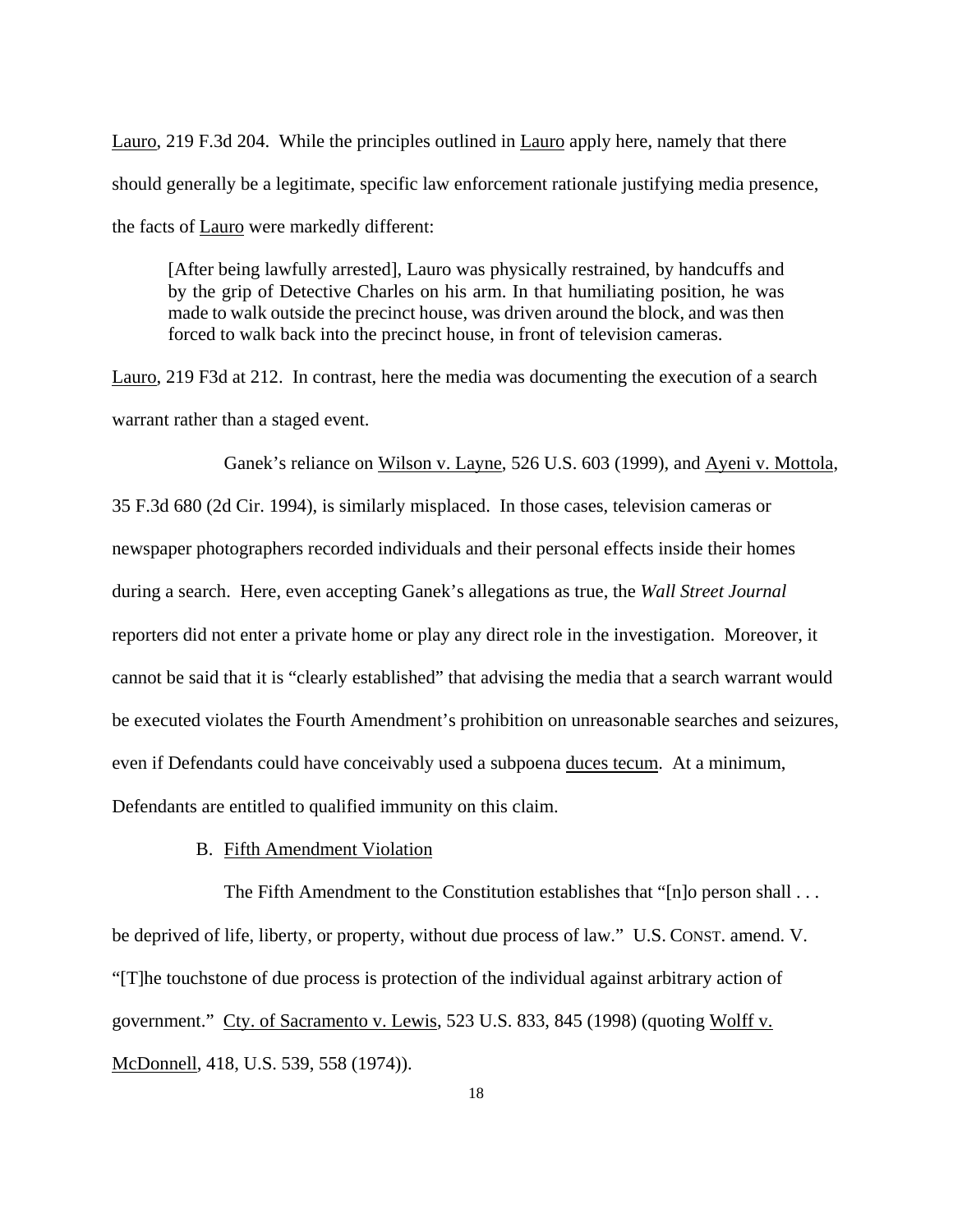Supreme Court precedent separately categorizes the protections afforded by the Due Process Clause as "procedural due process" (*i.e.*, "a denial of fundamental procedural fairness") and "substantive due process" (i.e., "the exercise of power without any reasonable justification in the service of a legitimate governmental objective"). Cty. of Sacramento, 523 U.S. at 845-46. Ganek alleges both procedural due process and substantive due process violations.

# 1. Procedural Due Process

 The Second Circuit has recognized, in the context of a "procedural" due process claim, that there is a "right not to be deprived of liberty as a result of the fabrication of evidence by a government officer acting in an investigating capacity." Zahrey v. Coffey, 221 F.3d 342, 349 (2d Cir. 2000); see also Ricciuti v. N.Y.C. Transit Auth., 124 F.3d 123, 130 (2d Cir. 1997) ("When a police officer creates false information likely to influence a jury's decision and forwards that information to prosecutors, he violates the accused's constitutional right to a fair trial, and the harm occasioned by such an unconscionable action is redressable in an action for damages.") As discussed in the Fourth Amendment analysis, Ganek plausibly alleges that the non-Supervisor Defendants fabricated evidence by misrepresenting in the Affidavit what Adondakis said during the November 2, 2010 Meeting. And while typical Fifth Amendment manufactured-evidence claims allege deprivation of liberty, Ganek's claim focuses on deprivation of property—another enumerated interest protected by the Fifth Amendment. Specifically, Ganek alleges that he was deprived of: (1) his business and reputation (though this could be construed as a property/liberty hybrid), and (2) tangible property seized in the Level Global raid.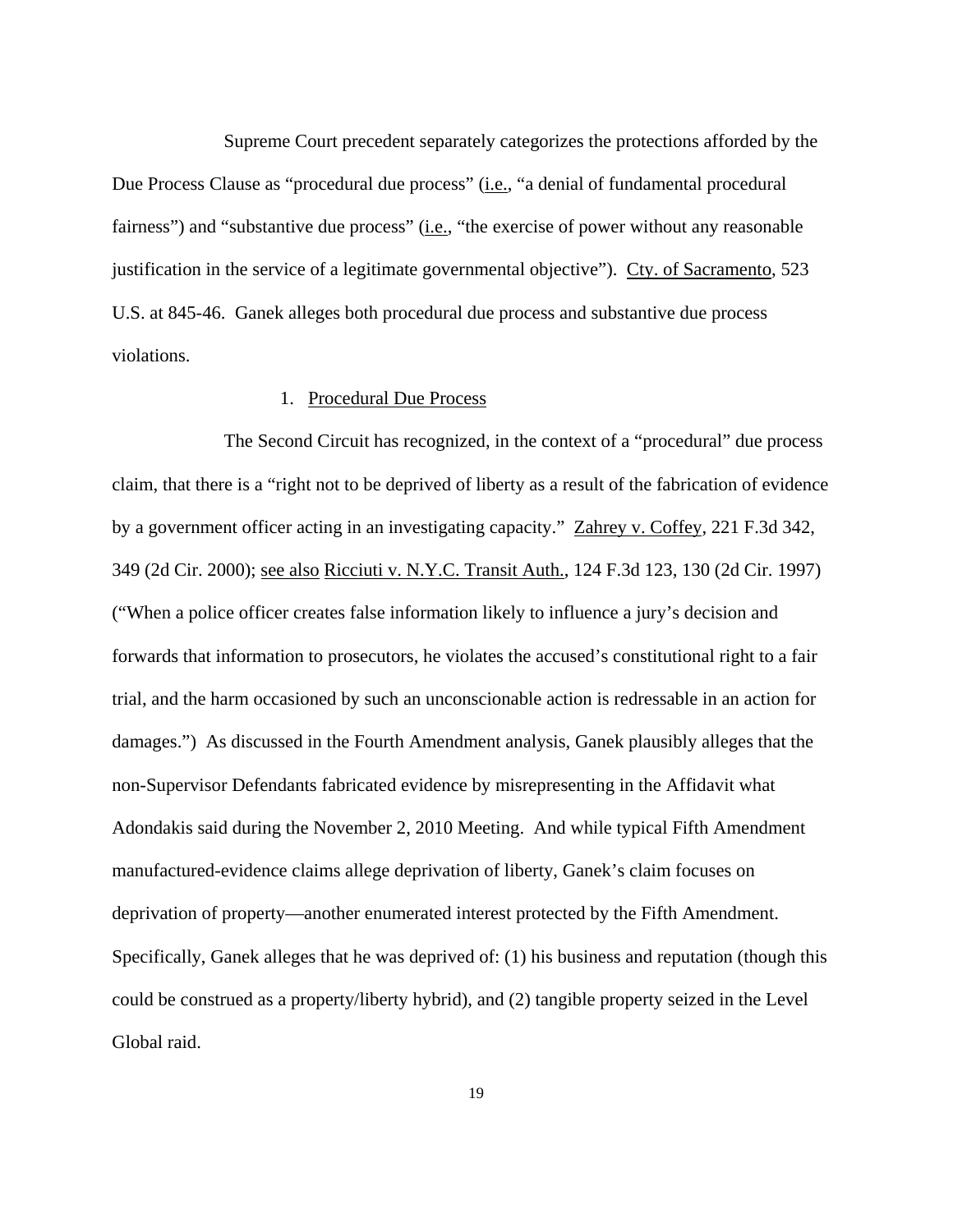# a. Reputational and Business Harm

 The "[l]oss of one's reputation can . . . invoke the protections of the Due Process Clause if that loss is coupled with the deprivation of a more tangible interest, such as government employment." Patterson v. City of Utica, 370 F.3d 322, 329-30 (2d Cir. 2004). Such claims are commonly referred to as "stigma-plus" claims. Patterson, 370 F.3d at 330. To state a stigmaplus claim, a plaintiff must allege: "(1) the utterance of a statement about [him] that is injurious to [his] reputation, that is capable of being proved false and he or she claims is false; and (2) some tangible and material state-imposed burden . . . in addition to the stigmatizing statement." Velez v. Levy, 401 F.3d 75, 87 (2d Cir. 2005) (internal quotation marks omitted); accord Segal v. City of N.Y., 459 F.3d 207, 212 (2d Cir. 2006). "The defamatory statement must be sufficiently public to create or threaten a stigma." Velez, 401 F.3d at 87. The second prong the "plus"—"must be a specific and adverse action clearly restricting the plaintiff's liberty." Velez, 401 F.3d at 87-88. While the "plus" alleged is often termination of employment, it also applies to "termination of some other legal right or status." White Plains Towing Corp. v. Patterson, 991 F.2d 1049, 1063 (2d Cir. 1993) (citation, quotations and brackets omitted).

 Defendants argue that Ganek fails to allege a stigmatizing statement, pointing out that Ganek does not identify any public false statements by a government official (much less a Defendant) that could underpin a stigma-plus claim. Indeed, in the press reports cited by Ganek, the only particularized statement made by a government agent was by a non-party FBI agent who stated that "[t]he FBI is executing court-authorized search warrants in an ongoing investigation."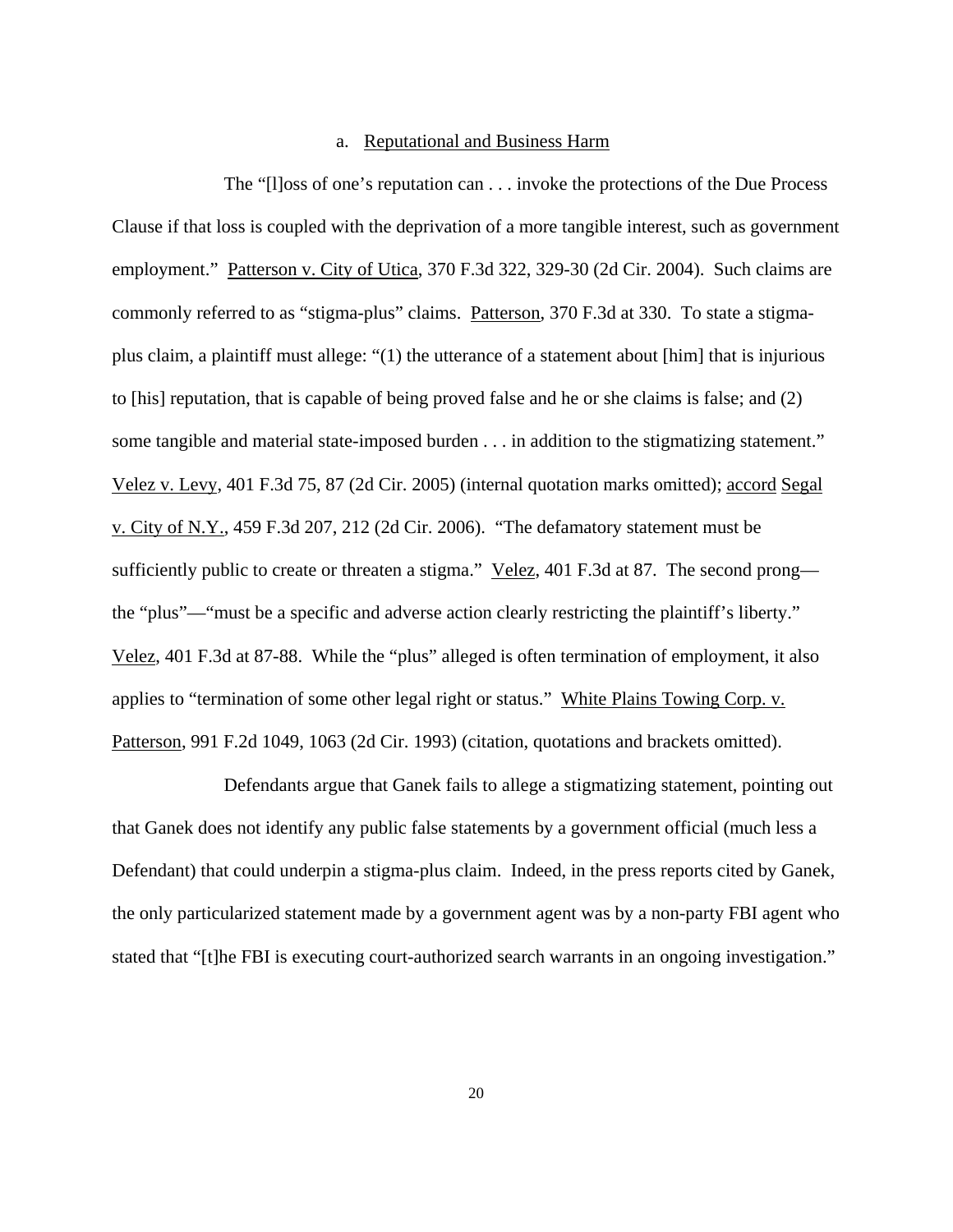(Krause Decl. Ex. E, ECF No. 45-5.) Not only was that statement true,  $11$  it was no more stigmatizing than Level Global's own statement (in the same *Wall Street Journal* article) "confirm[ing] that agents from the Federal Bureau of Investigations visited our office this morning as part of what we believe to be a broader investigation of the financial services industry discussed in media reports over the weekend." (Krause Decl. Ex. E.)

 Ganek also implies that the misstatements in the Affidavit itself could be the basis of a stigmatizing statement, despite the fact that the Affidavit was under seal. This argument finds support in a handful of Second Circuit decisions clarifying that a stigmatizing statement need not be disclosed to the general public if it could "be disseminated widely enough to damage the [plaintiff]." Brandt v. Bd. of Co-op. Educ. Servs., Third Supervisory Dist., Suffolk Cty., N.Y., 820 F.2d 41, 45-46 (2d Cir. 1987) (holding that stigmatizing comments in an employee's personnel file were sufficient to satisfy any "public disclosure" requirement of a stigma-plus claim due to the likelihood that they would be disclosed to prospective employers); see also Valmonte v. Bane, 18 F.3d 992, 1000 (2d Cir. 1994) (holding that a plaintiff's inclusion on a nonpublic register of suspected child abusers could serve as a stigmatizing statement because it could be disclosed to potential employers).

 Here, Ganek alleges that the Affidavit contained an injurious false statement namely, that Ganek knowingly traded on information from corporate insiders. While the statement may have been directly disseminated only to the magistrate and other government officials, it arguably had a stigmatizing effect. It was calculated to buttress probable cause,

 $11$  "[T]rue public statements that a party is under investigation, or in this case a statement merely indicating that charges are pending, are not 'stigmatizing.'" Rinaldi v. City of New York, No. 13-cv-4881 (LAK) (JLC), 2014 WL 2579931, at  $*8$  (S.D.N.Y. June 10, 2014) (quotation and citation omitted), report and recommendation adopted, No. 13-cv-4881 (LAK), 2014 WL 4626076 (S.D.N.Y. Sept. 15, 2014).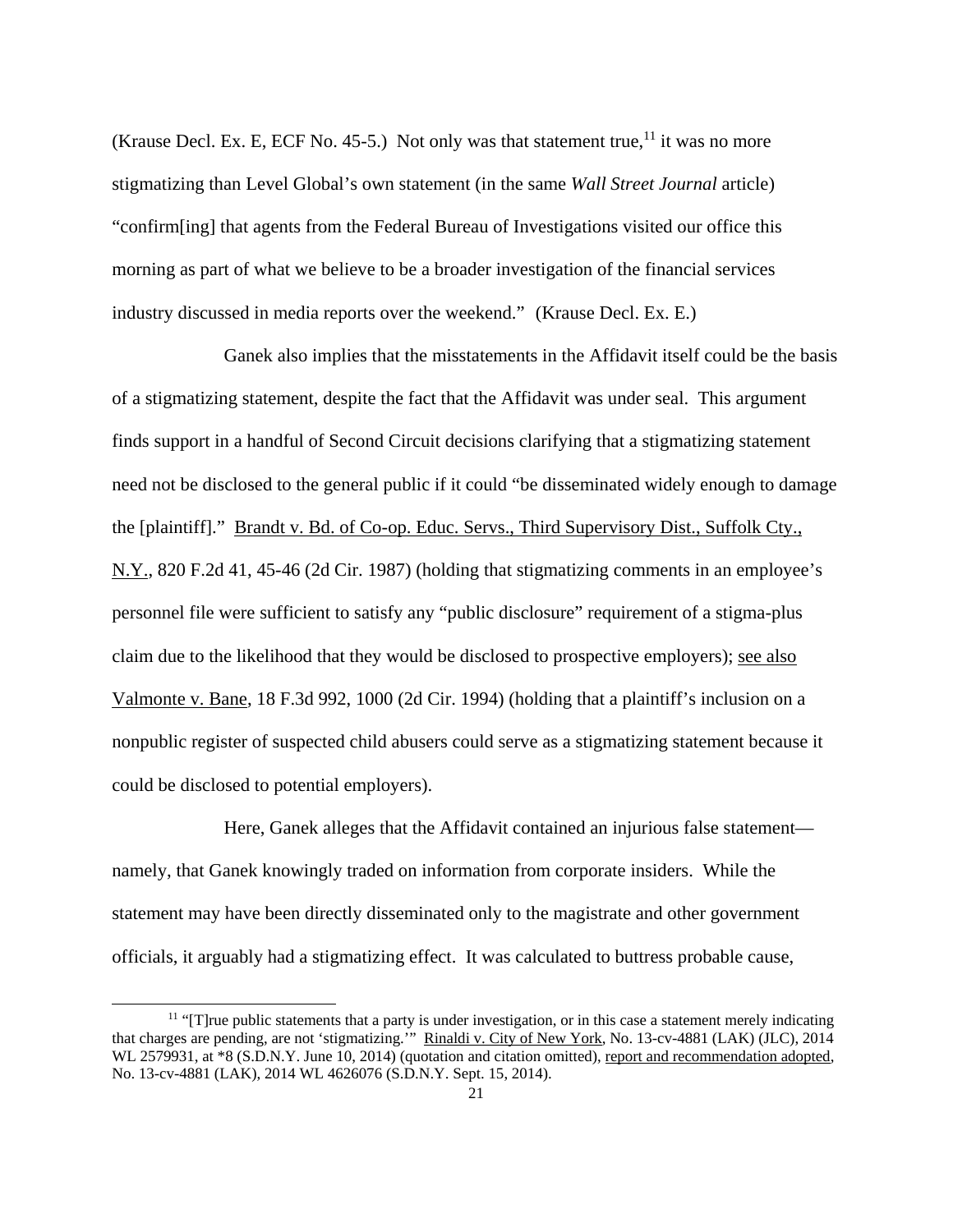which in turn led a magistrate to issue the warrant, precipitating a very public raid on Ganek's office. Indeed, news of the raid flashed across the world.<sup>12</sup> In this way, it could be at least as publicly stigmatizing as the statement in the employment file in Brandt, or the inclusion of the plaintiff on a child abuse registry in Valmonte.

 However, under controlling precedent, Ganek cannot satisfy the "plus" prong. "[D]efamation is not by itself a deprivation of a liberty interest unless coupled with the termination of government employment or deprivation of some other legal right or status." Valmonte, 18 F.3d at 1000 (quotation and citation omitted). "[D]eleterious effects flowing directly from a sullied reputation, standing alone, do not constitute a 'plus' under the 'stigma plus' doctrine." Sadallah v. City of Utica, 383 F.3d 34, 38 (2d Cir. 2004). "[D]eprivation of the good will" in a business that "discourage[s] customers from availing themselves of the Plaintiffs' [business]" is not a "plus" "in addition to the alleged defamation but rather [a] direct deleterious effect[] of that deprivation." Sadallah, 383 F.3d at 38-39. But Ganek's stigma-plus claim seeks to recover on precisely such a theory. This case is not legally distinguishable merely because Level Global was a "multi-billion dollar investment fund" (Opp'n at 40) as opposed to the restaurant and banquet hall that was allegedly defamed in Sadallah. Accordingly, Ganek fails to plead a "stigma-plus" due process claim.

<sup>12</sup> See, e.g., Susan Pulliam et al., *Hedge Funds Raided in Probe—FBI Agents Seize Documents in 3 Cities as Insider-Trading Investigation Widens*, WALL ST. J., Nov. 23, 2010, at A1; *FBI raids three hedge funds in insider trading case*, Reuters, Nov. 23, 2010, http://www.reuters.com/article/uk=hedgefunds-fbi-idUSLNE6AM01N2010 1123; Peter Lattman & Azam Ahmed, *F.B.I. Agents Raid 3 Hedge Fund Offices*, N.Y. TIMES, Nov. 22, 2010, http://dealbook.nytimes.com/2010/11/22/f-b-i-agents-raid-2-hedge-funds-offices; Patricia Hurtado & Saijel Kishan, BLOOMBERG, *FBI Raids Said to Stem From Hedge Fund Insider Probes*, Nov. 22, 2010, http://www.bloomberg .com/news/articles/2010-11-22/diamondback-capital-s-offices-in-connecticut-searched-by-fbi-agency-says; Zachary A. Goldfarb, WASH. POST., *FBI raids hedge funds Level Global, Diamondback and Loch Capital in insider-trading probe*, Nov. 22, 2010, http://www.washingtonpost.com/wp-dyn/content/article/2010/11/22/AR2010112204613.html.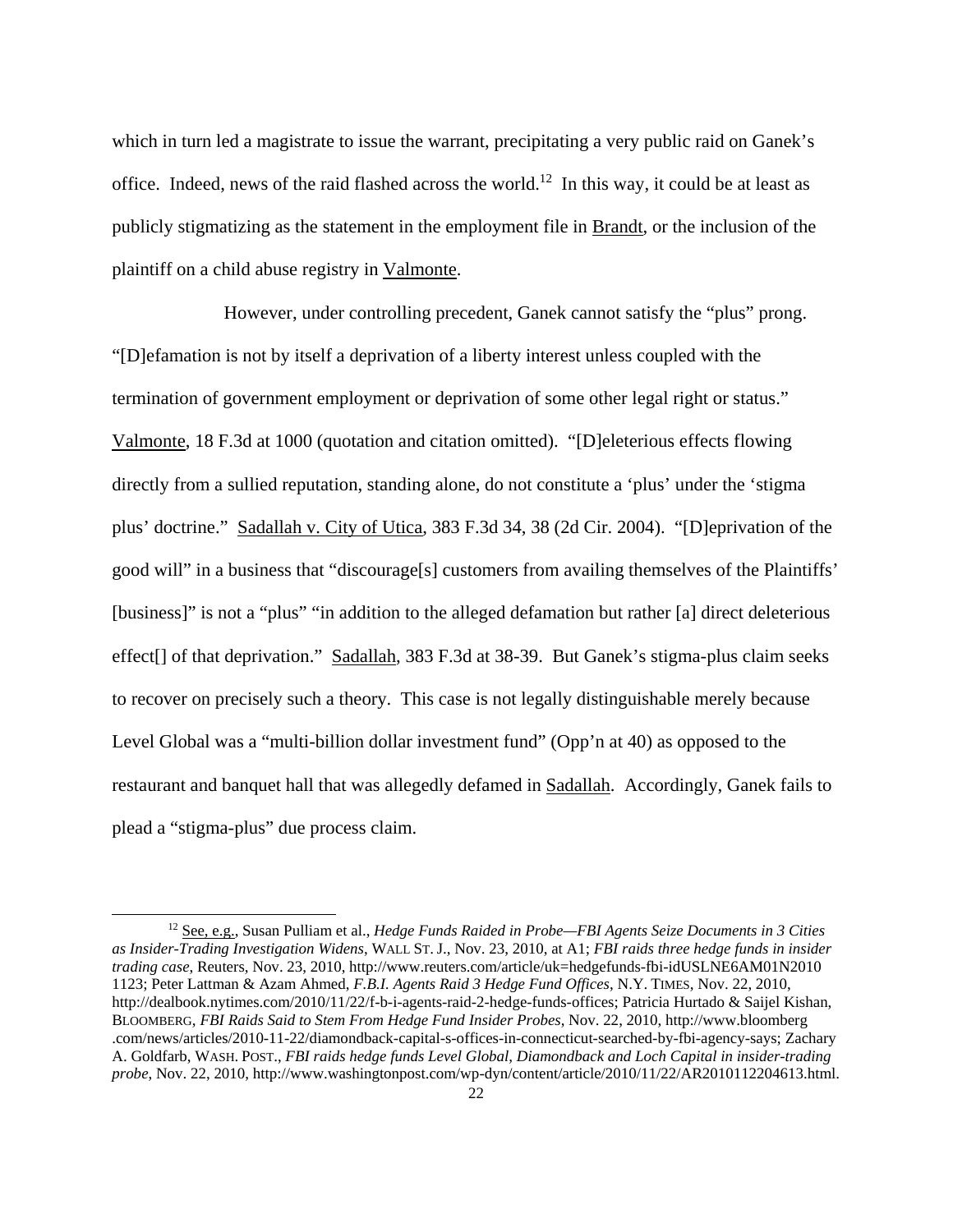# b. Tangible Property

 "An unauthorized intentional deprivation of property by a [government] employee does not constitute a [procedural due process] violation . . . if a meaningful postdeprivation remedy for the loss is available." Hudson v. Palmer, 468 U.S. 517, 533 (1984); see also Stuto v. Fleishman, 164 F.3d 820, 825 (2d Cir. 1999) ("[T]he negligent or intentional deprivation of property through the random and unauthorized acts of a state or federal employee does not constitute a deprivation of due process if a meaningful postdeprivation remedy for the loss is available.") (quotations and citation omitted). Fed. R. Crim. P. 41(g) provides that "[a] person aggrieved by an unlawful search and seizure of property or by the deprivation of property may move for the property's return." Defendants argue that this forecloses Ganek's procedural due process claim—at least as it relates to the seizure of his personal property—because Rule 41(g) provided Ganek with an "adequate post-deprivation remedy."

 Ganek asserts that the authorities Defendants rely on are inapposite because they address "random and unauthorized" deprivations by "lower echelon . . . employees" without "final authority over significant matters." DiBlasio v. Novello, 344 F.3d 292, 302 (2d Cir. 2003). In DiBlasio, the Commissioner of the New York State Department of Health issued a press release indicating that the plaintiff, a radiologist, had been suspended from practice based on a finding of incompetence and "criminal[]" behavior. DiBlasio, 344 F.3d at 295. Dr. DiBlasio sued Commissioner Novello, asserting, among other things, a procedural due process violation. The Second Circuit rejected the Commissioner's argument that "adequate" postdeprivation procedural remedies could address a procedural due process violation where the "government actor in question is a high ranking official with final authority over significant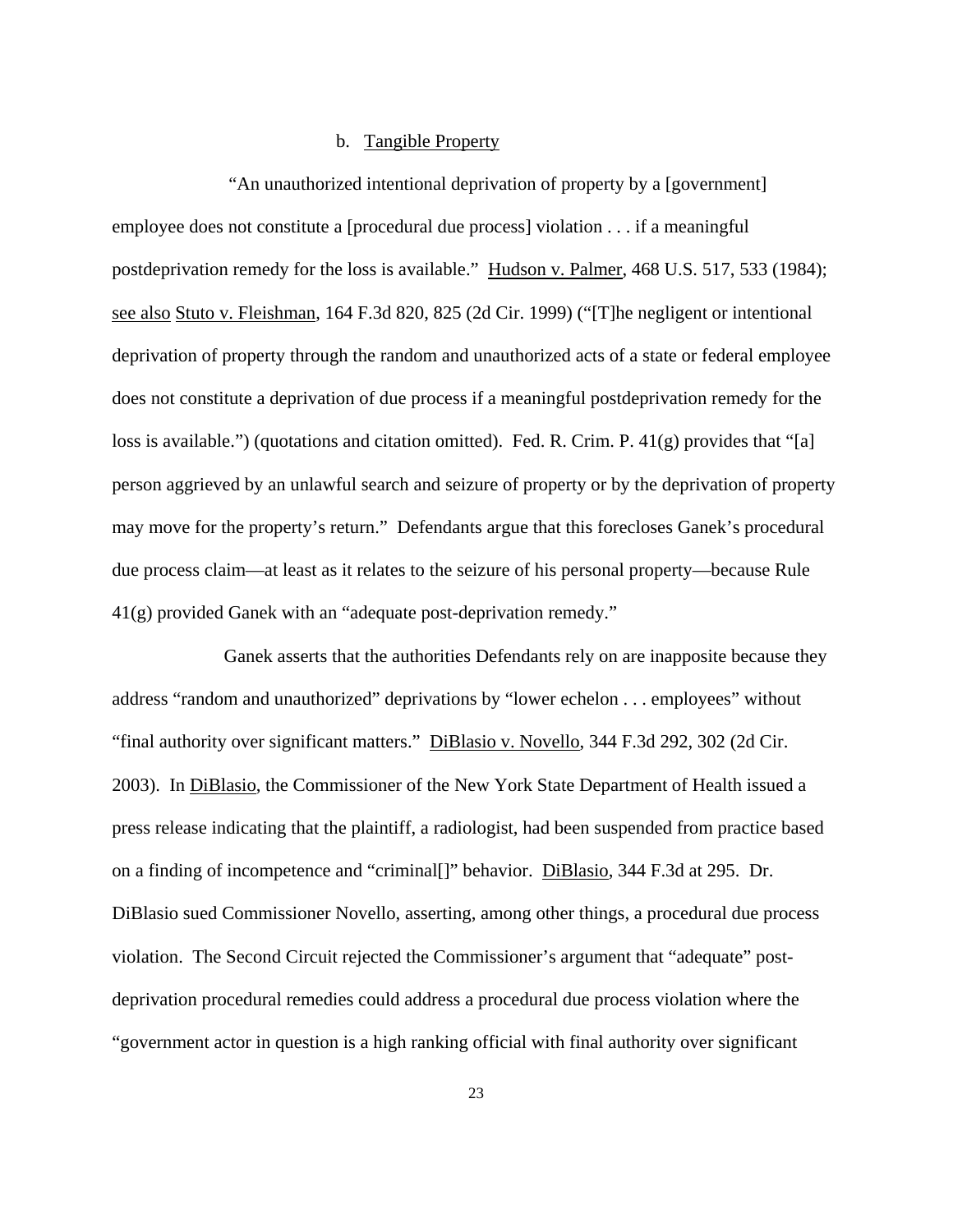matters." DiBlasio, 344 F.3d at 302. The Second Circuit emphasized "that due process dictates" that persons ordinarily deserve some kind of hearing prior to the deprivation . . . and that it is only where the state is effectively unable to anticipate and prevent a random deprivation . . . that post deprivation remedies might satisfy due process." Velez v. Levy, 401 F.3d 75, 91 (2d Cir. 2005) (discussing DiBlasio) (citations, brackets and quotations omitted).

 Here, the Defendants are not low-level employees who engaged in a "random and unauthorized" seizure of Ganek's property; they were highly trusted government agents and attorneys operating within the framework of a multi-year investigation touted by Bharara as a "top criminal priority" for his office.<sup>13</sup> Moreover, Ganek alleges that Defendants not only foresaw the potential consequences of their actions, but that they affirmatively acknowledged the harms and disregarded them. (See Compl. ¶ 110 (alleging admission that the consequences of the raid "had been carefully considered at the highest levels" before it was executed).) Further, it is of no moment that the authorities cited by the parties analyze deprivations of liberty rather than property, as the Fifth Amendment does not distinguish between these constitutionally protected interests. In short, based on the allegations in the Complaint, this Court cannot conclude that Rule  $41(g)$  forecloses Ganek's procedural due process claims. Because Ganek adequately pleads that the seizure of his personal items was premised on fabricated evidence, he states a Fifth Amendment procedural due process claim.<sup>14</sup>

 $13$  (Krause Decl. Ex. C (ECF No 45-3) at 4.)

<sup>&</sup>lt;sup>14</sup> This Court views Ganek's Fifth Amendment due process fabrication claim through the lens of a procedural due process analysis, and acknowledges that some courts have held that "procedural due process claims cannot be predicated upon the same factual basis as [] Fourth Amendment . . . claims." Levantino v. Skala, 56 F. Supp. 3d 191, 203 (E.D.N.Y. 2014). But the issue of whether Ganek's due process fabrication claim will be absorbed by the Fourth Amendment probable cause claim is a question that cannot be resolved on this motion.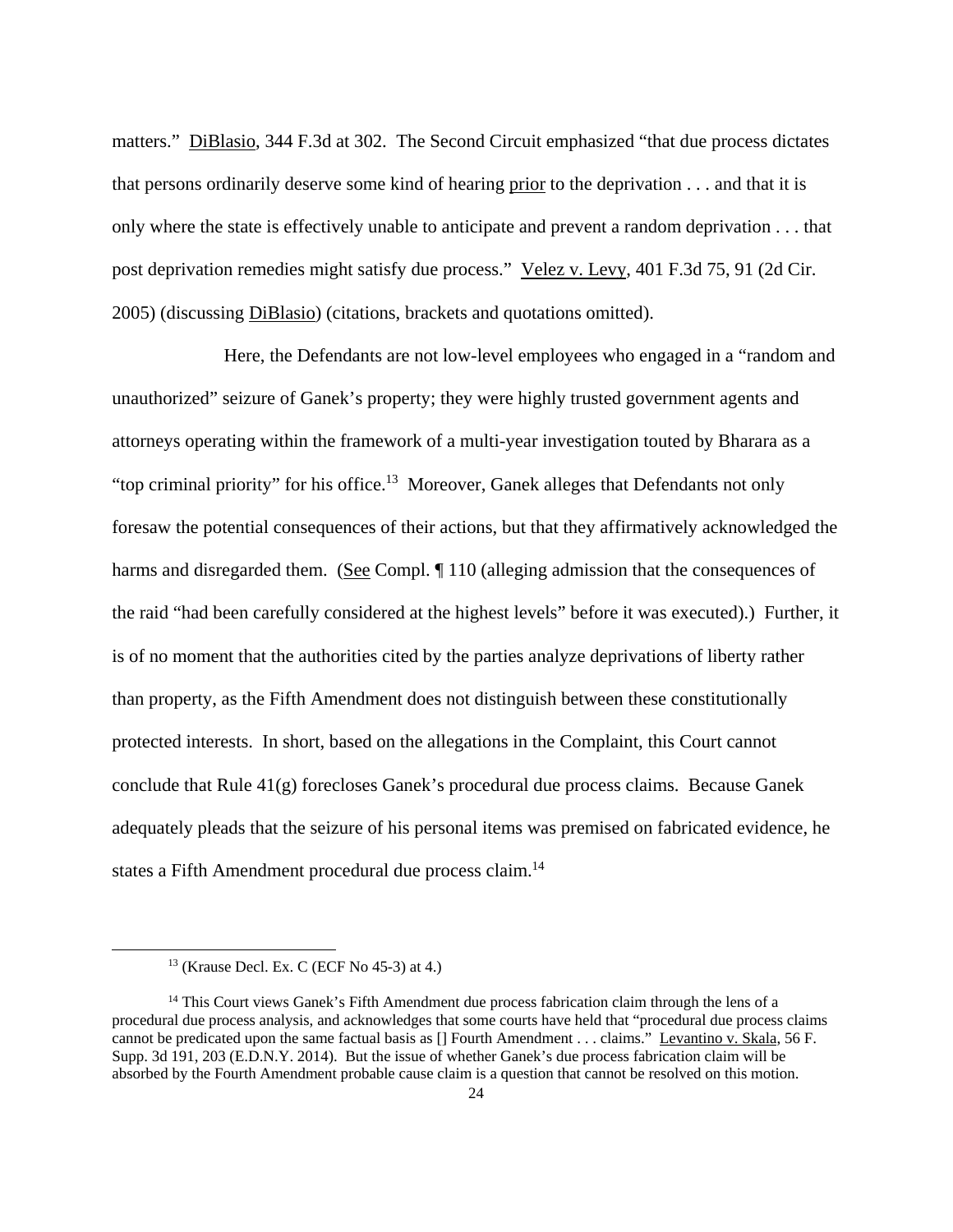# 2. Substantive Due Process

 "[F]or executive action to violate substantive due process, it must be so egregious, so outrageous, that it may fairly be said to shock the contemporary conscience." Bolmer v. Oliveira, 594 F.3d 134, 142 (2d Cir. 2010) (quotations and citation omitted); see also Johnson v. Newburgh Enlarged Sch. Dist., 239 F.3d 246, 252 (2d Cir. 2001) ("[M]alicious and sadistic abuses of government power that are intended only to oppress or to cause injury and serve no legitimate government purpose unquestionably shock the conscience. Such acts by their very nature offend our fundamental democratic notions of fair play, ordered liberty and human decency.") "The protections of substantive due process have for the most part been accorded to matters relating to marriage, family, procreation, and the right to bodily integrity." Albright v. Oliver, 510 U.S. 266, 273 (1994). In determining whether conduct is "conscience shocking" in the context of a qualified immunity defense on the pleadings, courts analyze whether the "conduct [was] (1) maliciously and sadistically employed in the absence of a discernible government interest and (2) of a kind likely to produce substantial injury." Johnson v. Newburgh Enlarged Sch. Dist., 239 F.3d 246, 252 (2d Cir. 2001).

 Defendants posit that this Court need not reach the issue of whether their alleged conduct was "conscience shocking," arguing that Ganek's "substantive due process claim . . . merges with his Fourth Amendment claim because the former claim arises from the same set of actions that allegedly violated his Fourth Amendment rights." Maliha v. Faluotico, 286 F. App'x 742, 744 (2d Cir. 2008). This argument is buttressed by a line of Supreme Court decisions, starting with Graham v. Connor, 490 U.S. 386 (1989). Specifically, Graham held that an excessive force claim arising out of an unlawful seizure should be analyzed as a Fourth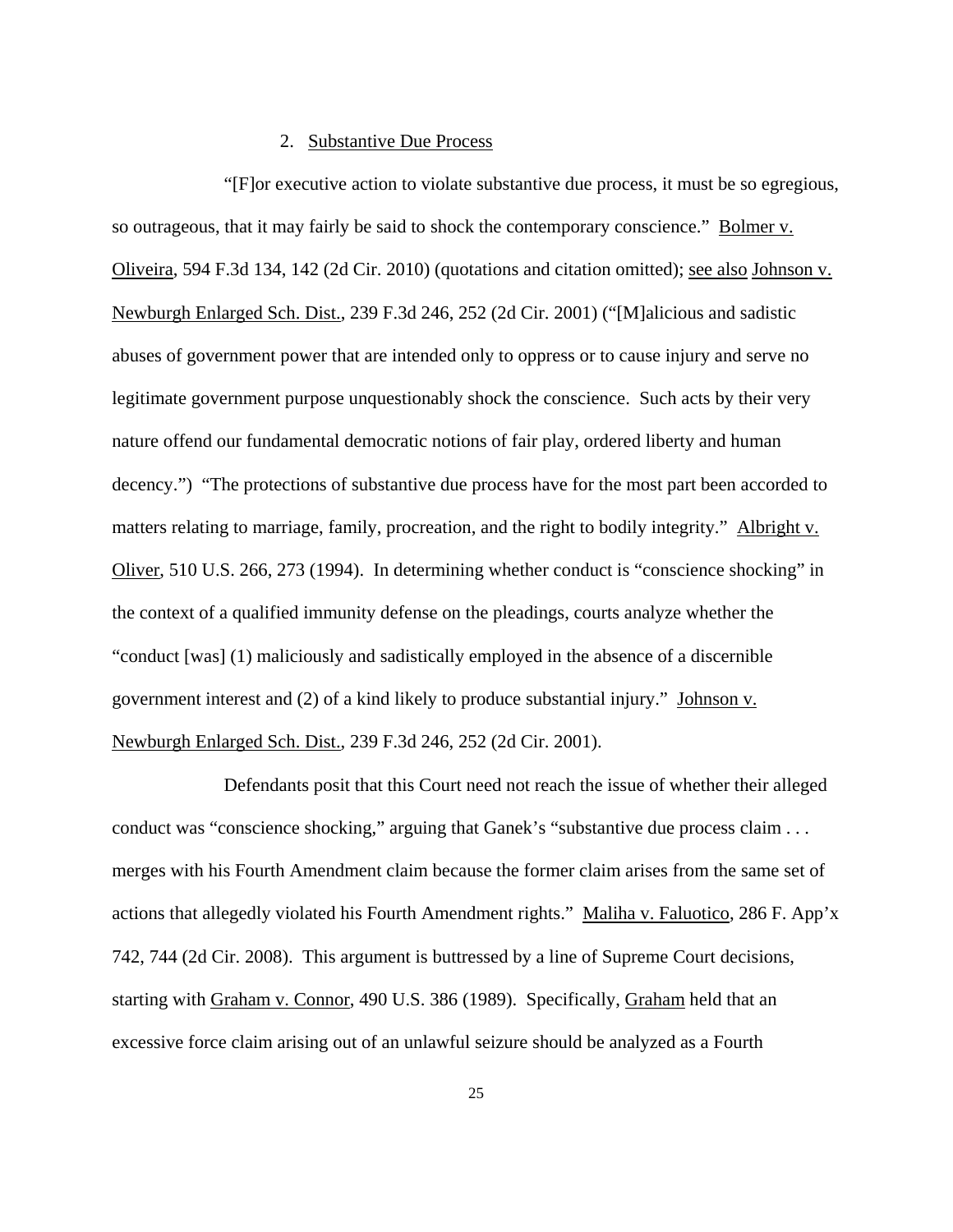Amendment violation, reasoning that "[b]ecause the Fourth Amendment provides an explicit textual source of constitutional protection against this sort of physically intrusive governmental conduct, that Amendment, not the more generalized notion of 'substantive due process,' must be the guide for analyzing these claims." 490 U.S. at 394-95; accord Albright v. Oliver, 510 U.S. 266, 273 (1994) ("Where a particular Amendment provides an explicit textual source of constitutional protection against a particular sort of government behavior, that Amendment, not the more generalized notion of 'substantive due process,' must be the guide for analyzing these claims.") (quotations and citation omitted). In deciding those cases, the Court expressed its "reluctant[ance] to expand the concept of substantive due process because the guideposts for responsible decisionmaking in this unchartered area are scarce and open-ended." Albright, 510 U.S. at 271-72.

 Ganek argues that Graham and its progeny are inapposite because "the entirety of Defendants' misconduct . . . exceeds what is cognizable under the Fourth or Fifth Amendments alone." (Plaintiff's Br. at 42.) In other words, he should not be cabined to a Fourth Amendment or Fifth Amendment procedural due process claim where the alleged misuse of authority extends beyond the fabricated evidence undergirding the search and seizure. Nevertheless, where a claim can be analyzed through the explicit text of the Fourth or Fifth Amendment, the Supreme Court instructs that it must be analyzed as such. Thus, because Ganek's fabricated evidence claim is cognizable under the Fourth Amendment's probable cause requirement (and arguably the Fifth Amendment's procedural due process protections), this Court need not reach for a substantive due process claim.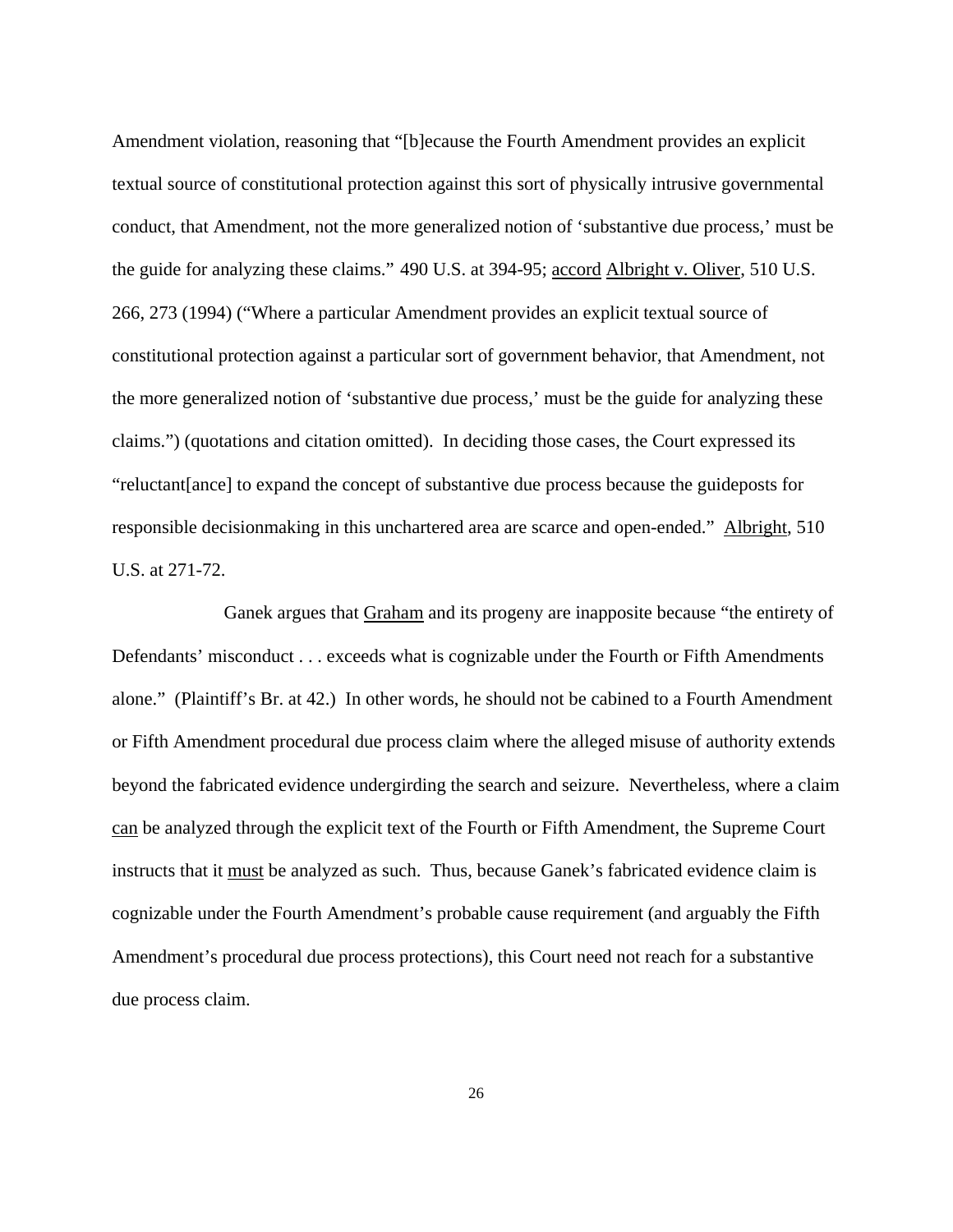# C. Failure to Intercede

 Ganek brings failure to intercede (or failure to intervene) claims against all Defendants. "It is widely recognized that all law enforcement officials have an affirmative duty to intervene to protect the constitutional rights of citizens from infringement by other law enforcement officers in their presence. . . . In order for liability to attach, there must have been a realistic opportunity to intervene to prevent the harm from occurring." Anderson v. Branen, 17 F.3d 552, 557 (2d Cir. 1994). A plaintiff must plausibly plead that "the failure to intercede was a proximate cause of the harm." Bah v. City of New York, No. 13-cv-6690 (PKC), 2014 WL 1760063, at \*7 (S.D.N.Y. May 1, 2014); accord O'Neill v. Krzeminski, 839 F.2d 9, 11 (2d Cir. 1988).

 The non-Supervisor Defendants argue that the failure to intercede claim against them is "entirely duplicative" of the underlying Fourth and Fifth Amendment claims. But this Court reads Ganek's failure to intercede claim as being pled in the alternative. For example, if certain defendants took a more active role in shaping the Affidavit, they might be found directly liable for violating Ganek's constitutional rights, while other defendants may have simply had a realistic opportunity to intervene before the Affidavit was submitted to the magistrate. See Ricciuti, 124 F.3d at 128-29 (holding that failure to intercede liability could arise from officers "cooperating" with a false arrest based on an allegedly fabricated confession despite "kn[owing] there was no probable cause to justify the arrest"). While such distinctions may have few practical implications, this Court sees no reason to dismiss Ganek's failure to intercede claims against the non-Supervisor Defendants at this stage.

Ganek's failure to intercede allegations against the Supervisor Defendants are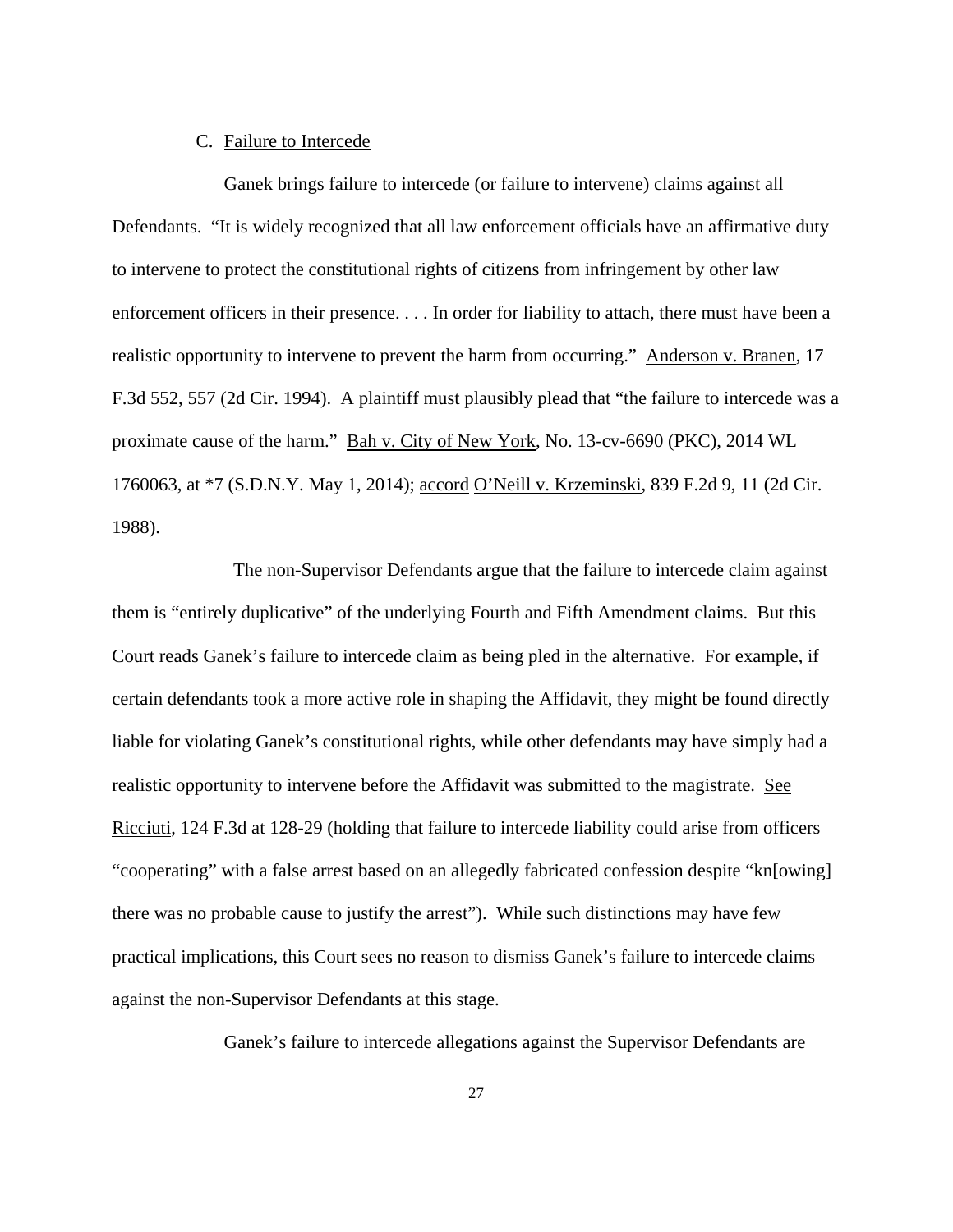somewhat more elliptical. For example, Ganek theorizes that the Supervisor Defendants' duty to intercede obligated them to correct the misrepresentations in the Affidavit submitted to the magistrate, noting that "[c]andor to the Court, though desirable under any circumstances, is mandated in ex parte proceedings, where the Court is deprived of the benefits of the dialectic of the adversary system." In re Dinova, 212 B.R. 437, 447 (B.A.P. 2d Cir. 1997) (quotations and citations omitted). See also Morales v. Portuondo, 165 F. Supp. 2d 601, 612 (S.D.N.Y. 2001) ("While all lawyers owe a duty of honesty and candor to the Court, this obligation lies most heavily upon [prosecutors] who are not merely partisan advocates, but public officials charged with administering justice honestly, fairly and impartially.") (quotations and citation omitted).

 Ganek's general premise resonates with this Court. Unquestionably, there are circumstances where government agents would be ethically and constitutionally obligated to correct misrepresentations made in a warrant application. But it is unclear how the failure to notify the magistrate, after the warrant was executed, could be the proximate cause of Ganek's alleged constitutional injuries. That may be a wide synapse for Ganek to bridge. The Government applied for the warrant on Sunday, November 21, 2010, and the magistrate granted it. The search warrant was executed on Monday morning.

 Ganek also proffers that Defendants—particularly Bharara (with whom Ganek's attorney spoke personally), and Zabel and Leibowitz (with whom Ganek's attorneys met personally)—should have publicly clarified that Ganek, and Level Global generally, were not the targets of the insider trading investigation after learning that the Affidavit misrepresented Adondakis' proffer during the November 2, 2010 Meeting. Certainly, government attorneys are ethically obligated to limit the collateral damage resulting from government investigations. C.f.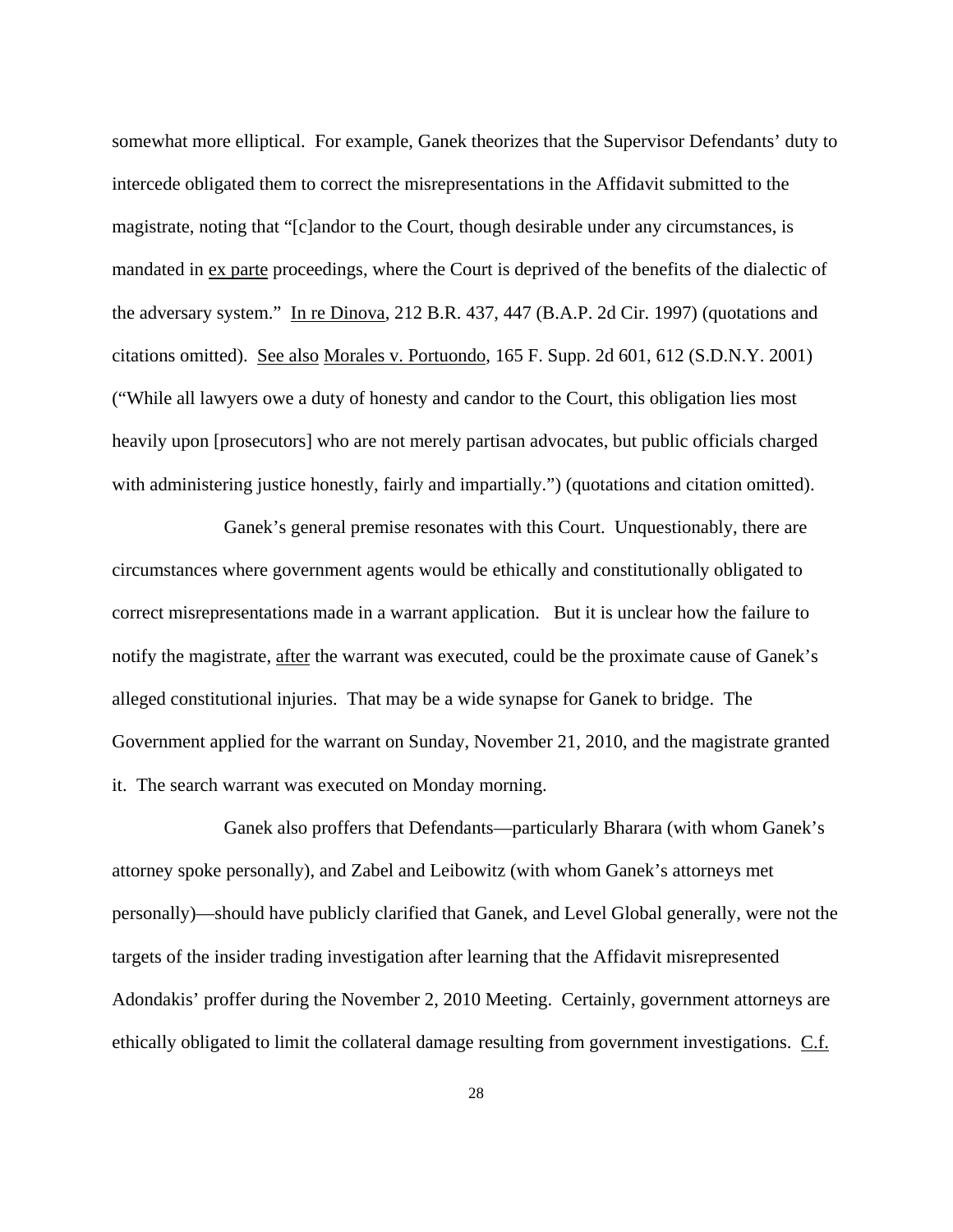S.E.C. v. Caledonian Bank Ltd., No. 15-cv-894, --- F.Supp.3d ----, 2015 WL 6971535, at \*17 (S.D.N.Y. Nov. 10, 2015) ("During an ex parte proceeding to freeze assets, where the adversary process is not in play, the SEC has an obligation to timely alert the court to foreseeable collateral damage."); Gate Guard Servs., L.P. v. Perez, 792 F.3d 554, 555 (5th Cir. 2015) ("When the government acknowledges mistakes, it preserves public trust and confidence. It can start to repair the damage done by erroneously, indeed vindictively, attempting to sanction an innocent business.").<sup>15</sup> Indeed, the U.S. Attorney's Manual commands that prosecutors consider "collateral consequences, including whether there is disproportionate harm to shareholders, pension holders, employees, and others not proven personally culpable" when contemplating the prosecution of business organizations. US Attorney's Manual 9-28.300 A.8, available at https://www.justice.gov/usam/usam-9-28000-principles-federal-prosecution-businessorganizations#9-28.100.

 These general principles reinforce Ganek's argument that the duty to intercede could apply to the case at hand. The duty to intercede has been expressed broadly by the Second Circuit: "An officer who fails to intercede is liable for the preventable harm caused by the actions of the other officers where that officer observes or has reason to know . . . that any constitutional violation has been committed by a law enforcement official." Anderson, 17 F.3d at 557. Here, Ganek plausibly pleads that the Supervisor Defendants could have prevented a

<sup>&</sup>lt;sup>15</sup> Notably, the SEC agreed to return \$21.5 million to Level Global's former investors and management company. See SEC v. Adondakis, 12-cv-409, ECF No. 139 (S.D.N.Y. Jan 25, 2016) (letter from the SEC noting that the SEC "does not oppose" Level Global's motion to vacate the judgment entered against it); Aruna Viswanatha, *SEC Expected to Give Unusual Refund for Insider-Trading Penalty*, WALL ST. J., Jan. 25, 2016, http://on.wsj.com/1WLnMfa ("The Securities and Exchange Commission is expected to refund a \$21.5 million settlement that hedge fund Level Global entered into in 2013 to resolve allegations that it profited from trades on corporate secrets about Dell Inc. and other technology firms. Experts said that the refund may be unprecedented.")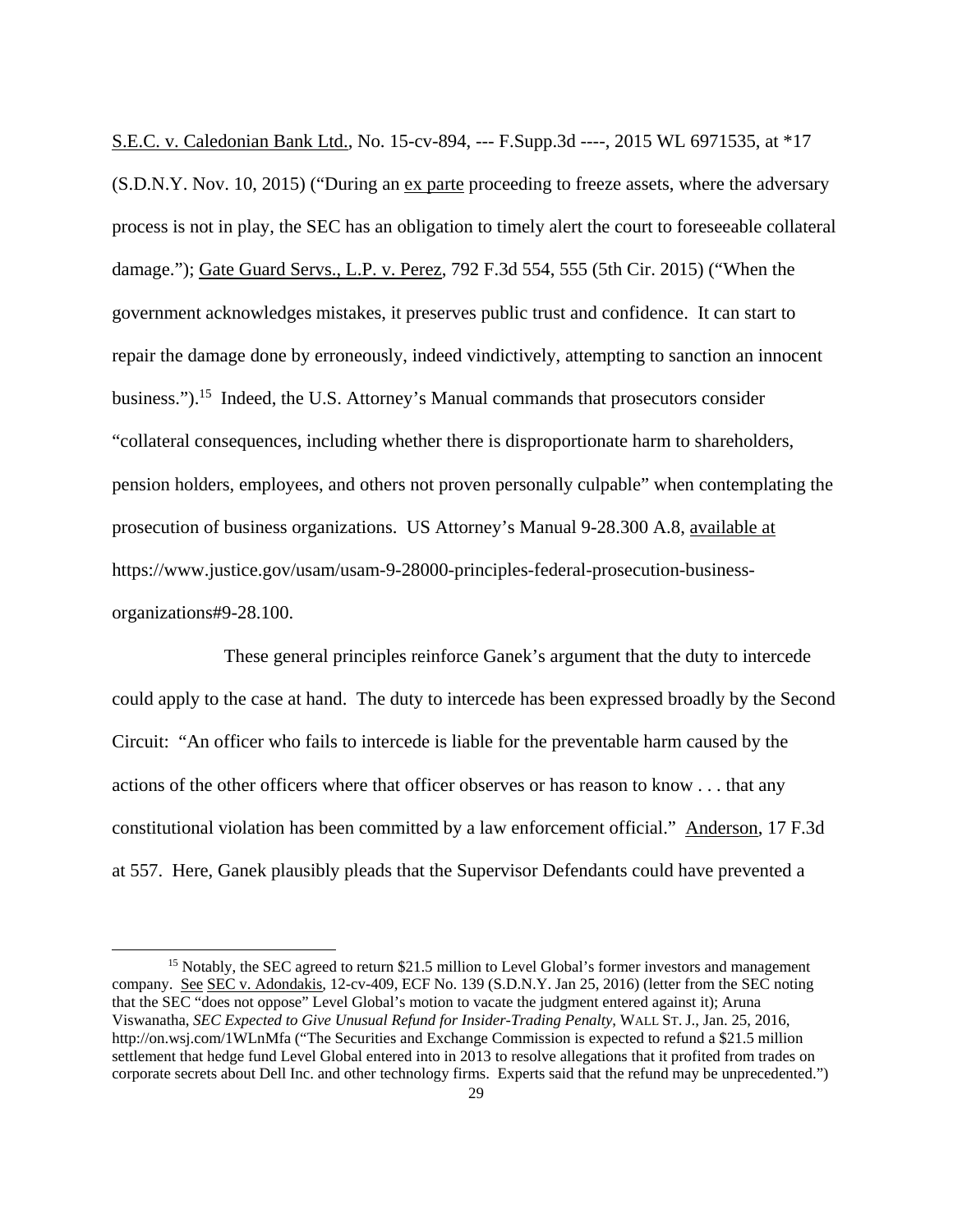significant amount of the harm caused by the alleged Fourth Amendment violation if they had learned—prior to Level Global's closure—that the search of Ganek's office had been predicated on false evidence.

 Defendants challenge Ganek's proposed remedy, arguing that there is no "clearly established constitutional right" to public exoneration and therefore Defendants are entitled to qualified immunity. But as Ganek points out, courts have recognized a constitutional obligation to protect an individual when a "governmental entity itself has created or increased the danger to the individual." Ying Jing Gan v. City of New York, 996 F.2d 522, 533 (2d Cir. 1993). At the pleadings stage, it would be premature for this Court to address the manner in which government agents should have intervened. And Defendants cite no authority to the contrary. Whether the Supervisor Defendants are entitled to qualified immunity on such grounds is a better question for summary judgment. Accordingly, the Supervisor Defendants' motion to dismiss the failure to intercede claim is denied.

### D. Supervisor Defendants' Liability

 "[A] federal tortfeasor's Bivens liability cannot be premised on vicarious liability. Thus, Plaintiffs must plausibly plead that each Defendant, through the official's own individual actions, violated Plaintiffs' constitutional rights. In other words, Bivens relief is available only against federal officials who are personally liable for the alleged constitutional tort. Iqbal precludes relying on a supervisor's mere knowledge of a subordinate's mental state (i.e.*,* discriminatory or punitive intent) to infer that the supervisor shared that intent. But that is not to say that where the supervisor condones or ratifies a subordinate's discriminatory or punitive actions the supervisor is free of Bivens's reach." Turkmen, 789 F.3d at 233. In short, Ganek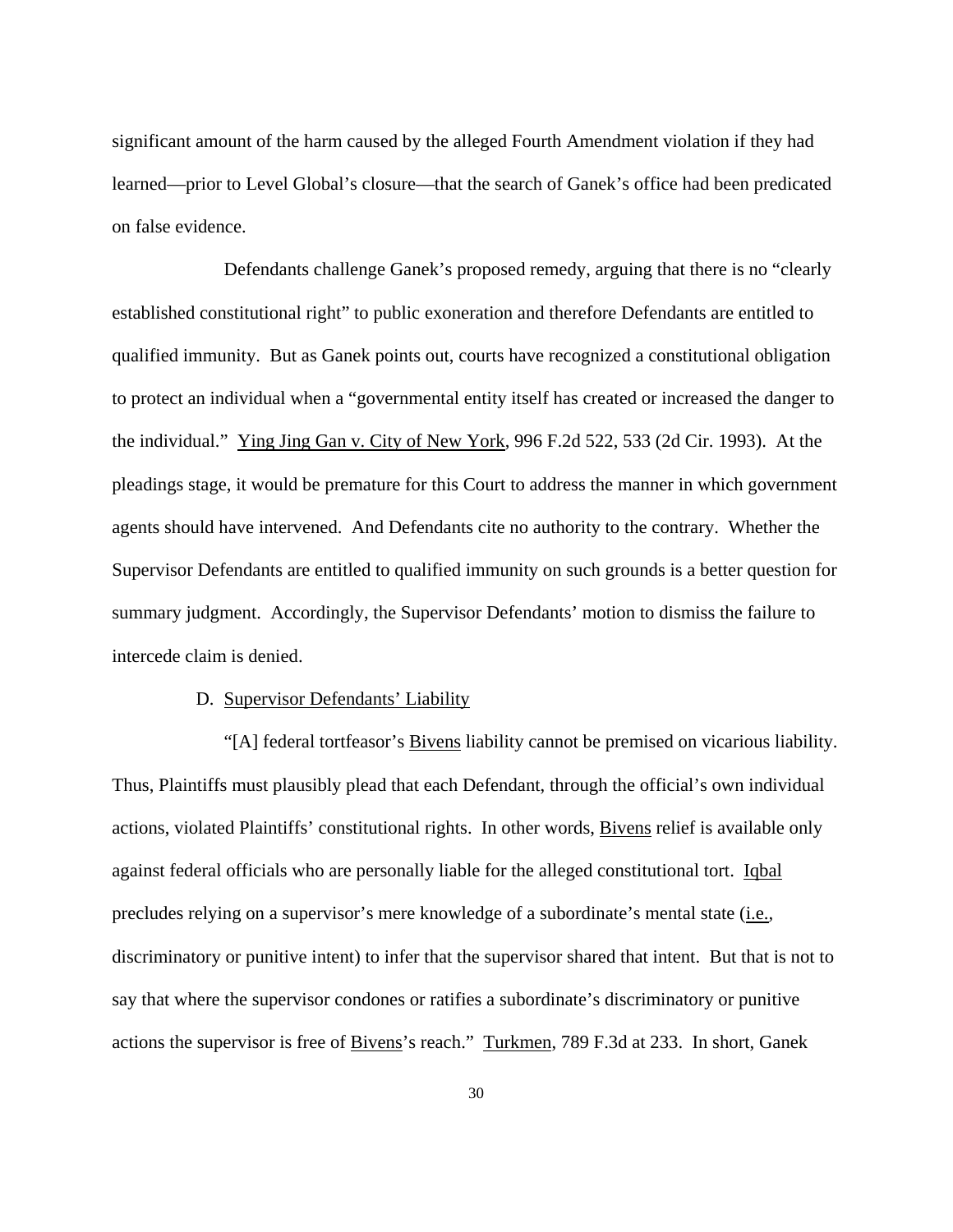must plausibly plead that the Supervisor Defendants acted "deliberately or recklessly" with regard to the fabricated evidence against Ganek.

 The Second Circuit's Turkmen decision offers some guidance. In Turkmen, detainees incarcerated after the September 11, 2001 terrorist attacks brought Bivens claims against the former Attorney General and FBI Director. Those defendants argued that they merely set policies within constitutional bounds, and had a right to presume that their policies would be lawfully implemented. The Second Circuit agreed that "the DOJ Defendants had a right to presume that subordinates would carry . . . out [facially constitutional] policies in a constitutional manner." Turkmen, 789 F.3d at 238. Nevertheless, the Second Circuit overturned the district judge's decision dismissing claims against those high-level supervisor defendants, and found that their receipt of reports regarding the alleged misconduct, discussions of concerns with other government officials, and widespread media attention "support[ed] the reasonable inference that not only w[ere defendants] aware of some of the conditions imposed, but affirmatively supported them." Turkmen, 789 F.3d at 239-40.<sup>16</sup> And despite acknowledging a lack of certainty, the Second Circuit found that plausible allegations of "a steady stream of information" flowing from lower level agents to the high level supervisors sufficed at the pleading stage. Similarly, the Second Circuit held that "[i]t seems quite plausible that [lowerlevel] DOJ officials would confer with the Attorney General and the Director of the FBI

<sup>&</sup>lt;sup>16</sup> See also Turkmen, 789 F.3d at 239-40 ("At a minimum, a steady stream of information regarding the challenged conditions flowed between the [defendants unconstitutionally implementing policy] and senior DOJ officials. Given the . . . Plaintiffs' allegations, the media coverage of conditions . . . , and the DOJ Defendants' announced central roles . . . , it seems to us plausible that information concerning [unconstitutional] conditions . . . reached the DOJ Defendants.").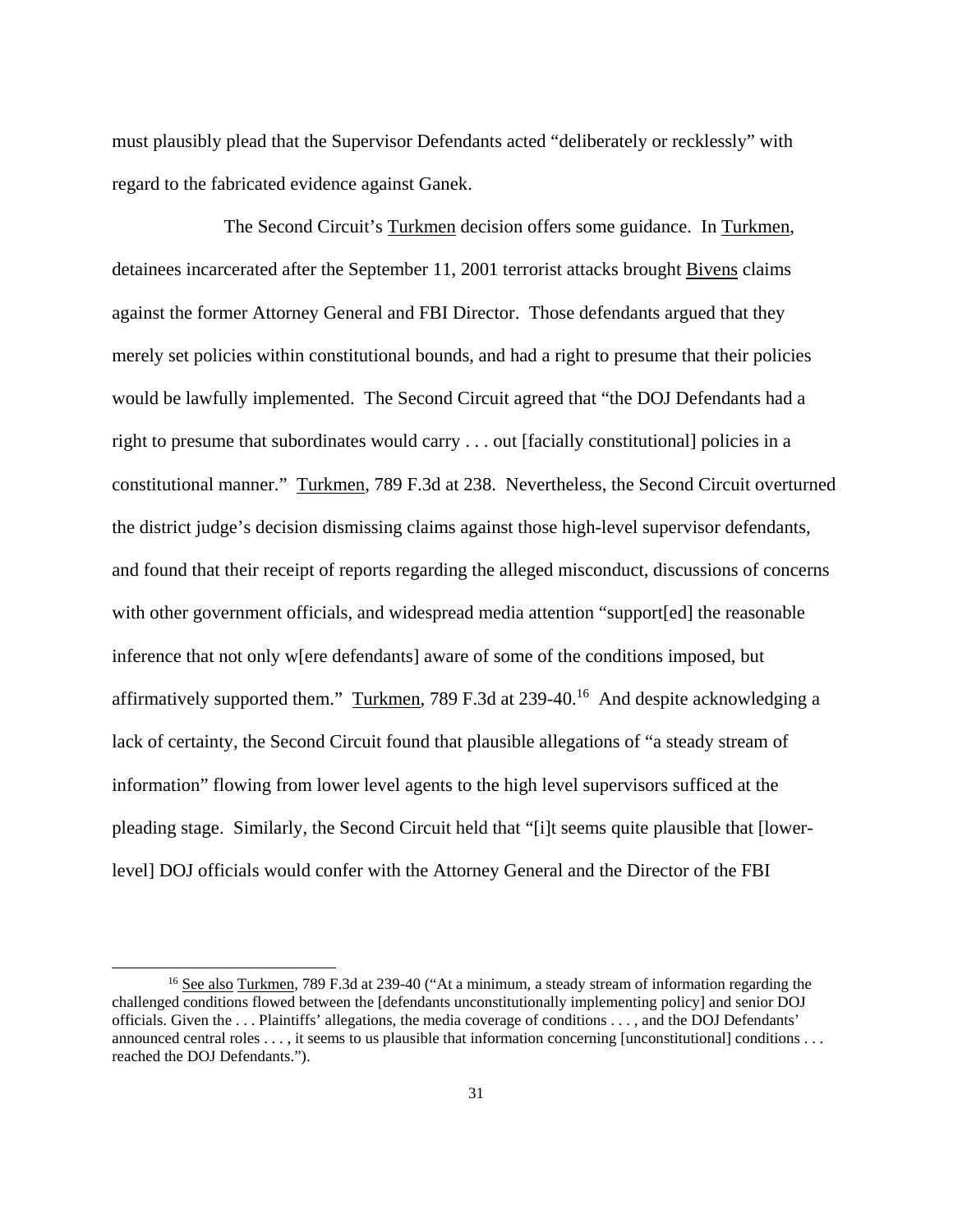[regarding potentially unconstitutional and problematic issues] in contravention of Ashcroft's stated policy. Indeed, it seems to us implausible they did not." Turkmen, 789 F.3d at 241-42.<sup>17</sup>

 Both sides argue that Turkmen is in accord with their positions. For Defendants, Turkmen is a unique case that turned on the Second Circuit's consideration of a detailed internal report issued by the Office of the Inspector General (the "OIG Report"). And because the OIG Report was undoubtedly central to the Second Circuit's analysis,<sup>18</sup> Defendants argue that Ganek's inability to corroborate his claims against the Supervisor Defendants with equivalent evidence renders his allegations similar to those deemed insufficient by the Supreme Court in Iqbal. Ganek counters that Turkmen bolsters his case, noting that in Turkmen the alleged constitutional violations involved heightened mens rea elements, requiring plaintiffs to plead that defendants had both personal knowledge of the allegedly unconstitutional practices and discriminatory intent. According to Ganek, the fact that the Second Circuit found the Turkmen allegations sufficient—despite a lack of allegations establishing that the high-level defendants knew anything about the conditions of any particular plaintiff—serves to highlight the sufficiency of the allegations here, where Ganek alleges facts establishing the Supervisor Defendants' direct involvement.

<sup>&</sup>lt;sup>17</sup> Unlike the plaintiffs in Turkmen, Ganek does not seek to extend the reach of Bivens liability into a new arena. See Turkmen, 789 F.3d at 265 (Raggi, J., concurring in part in judgment and dissenting in part) ("Today, our court becomes the first to hold that a Bivens action can be maintained against the nation's two highest ranking law enforcement officials—the Attorney General of the United States and the Director of the Federal Bureau of Investigation[]—for policies propounded to safeguard the nation in the immediate aftermath of the infamous al Qaeda terrorist attacks of September 11, 2001."). As Judge Raggi recognized, Bivens liability applies in Fourth Amendment actions such as this one, but has an extremely "[n]arrow [s]cope" outside of the contexts explicitly recognized by the Supreme Court. Turkmen, 789 F.3d at 267.

<sup>&</sup>lt;sup>18</sup> See, e.g., Turkmen, 789 F.3d at 226 (acknowledging that "[t]he OIG reports . . . play[ed] a significant role" and "help[ed] orient [the court's] analysis of the Complaint.")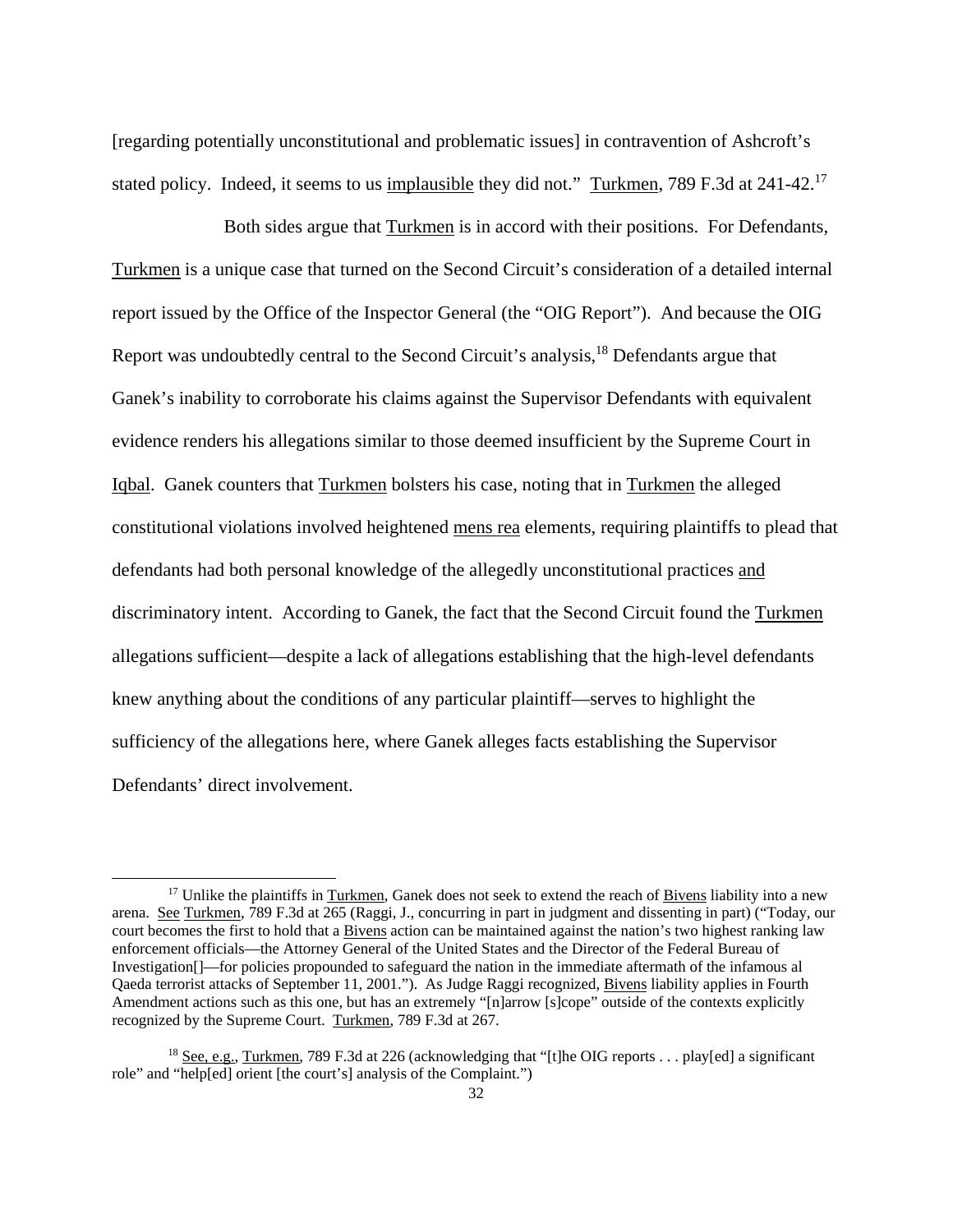Certainly, the Supreme Court has been reluctant to permit claims against highlevel government officials, and the Defendants deftly argue that Turkmen should be limited to its facts. But the fundamental question before this Court is whether it is plausible (i.e., more than just possible but less than probable) that the Supervisor Defendants were involved with the allegedly false or misleading information in the Affidavit before it was submitted to the magistrate. And while Ganek does not have the benefit of Turkmen's OIG Report to bolster his claims, there are obvious parallels in Ganek's allegations. Namely, Ganek pleads that the Supervisor Defendants were kept abreast of developments, prioritized the prosecution of highlevel executives, and tipped the *Wall Street Journal*. Moreover, the Complaint contains thorough allegations establishing the high priority placed by the Supervisor Defendants on the insider trading investigation. (See, e.g., Compl.  $\P$  52, 54, 62.) These allegations include specific facts establishing the plausibility of the Supervisor Defendants' involvement prior to the raid, including admissions by certain defendants that the raid's consequences "had been carefully considered at the highest levels," and DOJ policy indicating that any decision to tip the press required supervisory approval. (Compl. ¶¶ 97, 110.) In short, given the high-profile nature of the investigation and involvement of the Supervisor Defendants, as alleged in great detail in the Complaint, it is plausible that some of the Supervisor Defendants would have learned details of the November 2, 2010 Meeting and, at the very least, "entertained serious doubts as to the truth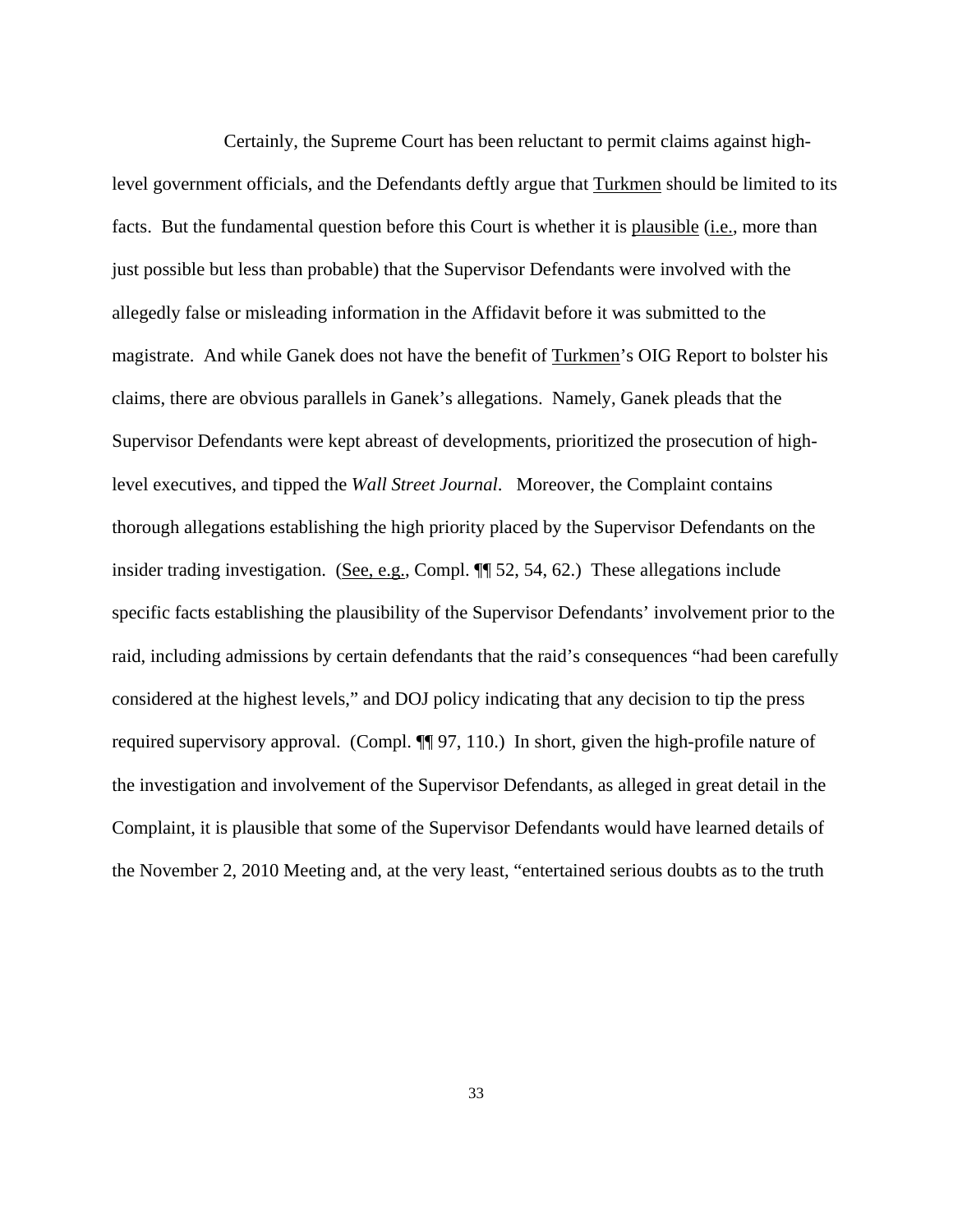of [the allegations] in the Affidavit." United States v. Rajaratnam, 719 F.3d 139, 154 (2d Cir. 2013) (quoting United States v. Whitley, 249 F.3d 614, 621 (7th Cir. 2001)).<sup>19</sup>

As recognized by the Supreme Court, a "well-pleaded complaint may proceed even if it strikes a savvy judge that actual proof of those facts is improbable, and that a recovery is very remote and unlikely." Twombly, 550 U.S. at 556. That said, in a case alleging unconstitutional overreach, it would be ironic to permit Plaintiff to unnecessarily embroil each of the nine Supervisor Defendants in time-consuming discovery given the possibility (and perhaps probability) that not all of the Supervisor Defendants were directly involved with the allegedly false Affidavit. Indeed, this concern is tacitly recognized by Ganek.<sup>20</sup> The parties should account for that reality by formulating an equitable and proportional discovery plan consistent with the recent revisions to the Federal Rules of Civil Procedure.

#### **CONCLUSION**

For the foregoing reasons, Defendants' motion to dismiss is granted in part and denied in part. Specifically, Defendants' motion is granted only with respect to Plaintiff's Fifth Amendment claim (Count 1) to the extent it relies on stigma-plus and substantive due process theories of liability, and Plaintiff's Fourth Amendment claim (Count II), to the extent it challenges the "reasonableness" of the manner in which the search was conducted. All other aspects of Plaintiff's Fifth and Fourth Amendment claims survive. Defendants' motion to

-

<sup>&</sup>lt;sup>19</sup> Defendants assert that it is simply implausible that, if the non-Supervisor Defendants fabricated evidence in the Affidavit, they would confess that fabrication to their supervisors. But it seems entirely plausible that those defendants would have run such a decision "up the ladder" in shaping the Affidavit. In any event, this Court cannot credit Defendants' argument on a motion to dismiss, as it is a question of fact requiring discovery.

<sup>&</sup>lt;sup>20</sup> See Opp'n at 45 ("Should discovery reveal that any particular Supervisor Defendants were not personally involved, Plaintiff will voluntarily dismiss any claims against them."); Supp. Auth. Ltr. (ECF No. 54) at 5 ("Should the evidence not support Plaintiff's allegations that each of the Supervisor Defendants were involved in the fabrication . . . Mr. Ganek will voluntarily dismiss those Defendants that were uninvolved.").